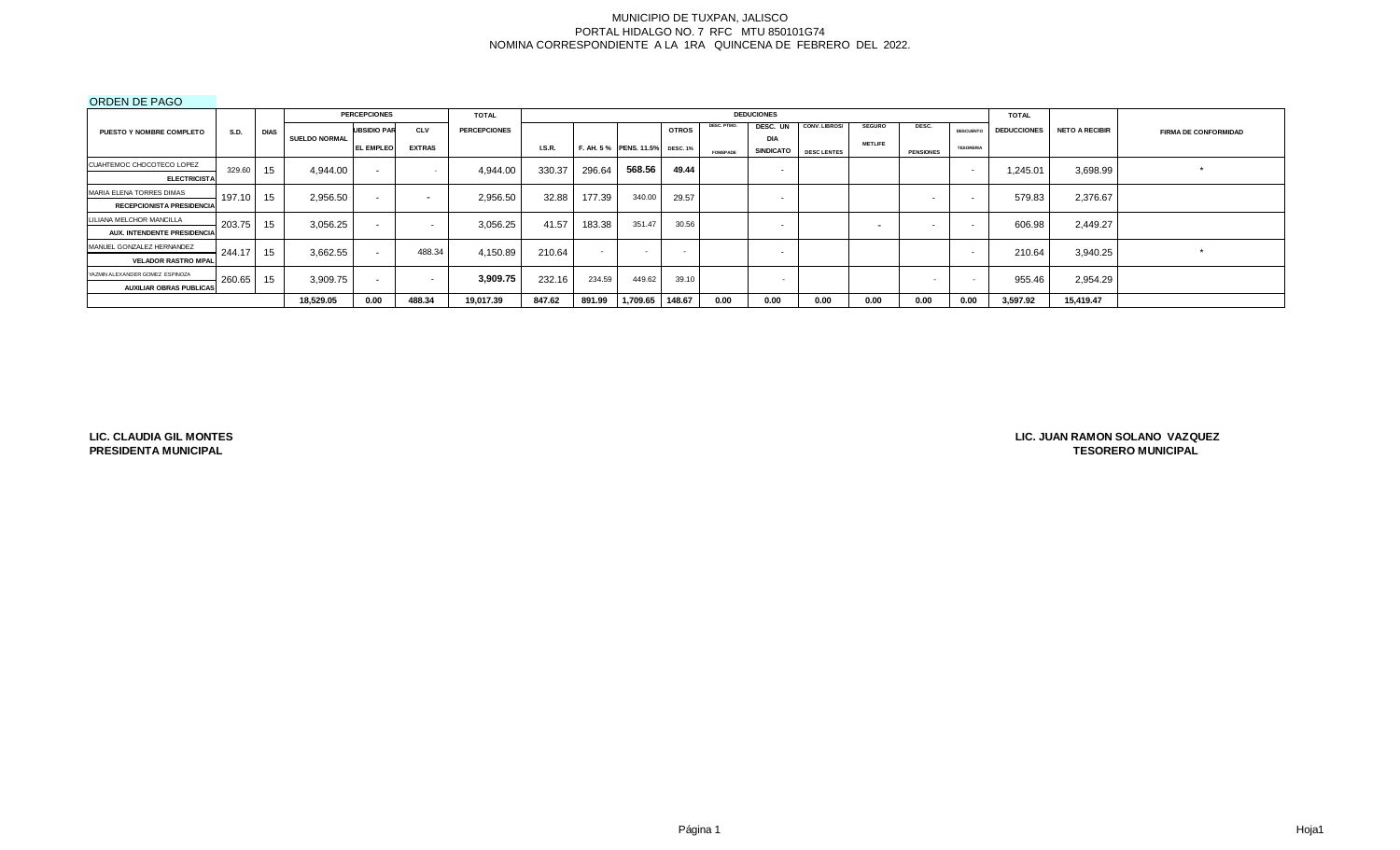# ORDEN DE PAGO

|                                     |             |             |                      | <b>PERCEPCIONES</b> |                          | <b>TOTAL</b>        |                                   |        |                        |                 |                 | <b>DEDUCIONES</b>        |                          |                          |                          |                          | <b>TOTAL</b>       |                       |                             |
|-------------------------------------|-------------|-------------|----------------------|---------------------|--------------------------|---------------------|-----------------------------------|--------|------------------------|-----------------|-----------------|--------------------------|--------------------------|--------------------------|--------------------------|--------------------------|--------------------|-----------------------|-----------------------------|
| PUESTO Y NOMBRE COMPLETO            | <b>S.D.</b> | <b>DIAS</b> |                      | <b>UBSIDIO PAR</b>  | <b>CLV</b>               | <b>PERCEPCIONES</b> |                                   |        |                        | <b>OTROS</b>    | DESC. PTMO.     | DESC. UN                 | CONV. LIBROS/            | <b>SEGURO</b>            | DESC.                    | <b>DESCUENTO</b>         | <b>DEDUCCIONES</b> | <b>NETO A RECIBIR</b> | <b>FIRMA DE CONFORMIDAD</b> |
|                                     |             |             | <b>SUELDO NORMAL</b> | <b>EL EMPLEO</b>    | <b>EXTRAS</b>            |                     | LS.R.                             |        | F. AH. 5 % PENS. 11.5% | <b>DESC. 1%</b> |                 | DIA<br><b>SINDICATO</b>  |                          | <b>METLIFE</b>           |                          | <b>TESORERIA</b>         |                    |                       |                             |
| MA DEL CARMEN DIMAS FABIAN          |             |             |                      |                     |                          |                     |                                   |        |                        |                 | <b>FOMEPADE</b> |                          | <b>DESC LENTES</b>       |                          | <b>PENSIONES</b>         |                          |                    |                       |                             |
| AUX. DE PROMOCION ECONOMICA         | 231.98      | 15          | 3,479.70             | $\sim$              | $\sim$                   | 3,479.70            | 94.64                             | 208.78 | 400.17                 | 34.80           |                 | $\sim$                   |                          | 323.70                   | 1,448.00                 | $\sim$                   | 2,510.08           | 969.62                | $***$                       |
| RUBEN FABIAN ISABELES               |             |             |                      |                     |                          |                     |                                   |        |                        |                 |                 |                          |                          |                          |                          |                          |                    |                       |                             |
| <b>JARDINERO</b>                    | 164.98      | 15          | 2,474.70             | 16.16               | $\overline{\phantom{a}}$ | 2,490.86            |                                   | 148.48 | 284.59                 | 24.75           | $\sim$          | $\sim$                   |                          |                          |                          | $\overline{\phantom{0}}$ | 457.82             | 2,033.04              |                             |
| JUAN PABLO MARTINEZ VAZQUEZ         |             |             |                      |                     |                          |                     |                                   |        |                        |                 |                 |                          |                          |                          |                          |                          |                    |                       |                             |
| <b>AUX. PLANEACION</b>              | 227.44      | 15          | 3.411.60             | $\sim$              |                          | 3,411.60            | 88.72                             |        |                        | 34.12           | $\sim$          |                          |                          |                          |                          |                          | 122.84             | 3,288.76              |                             |
| JUAN HUMBERTO MUNGUIA DIAZ          |             |             |                      |                     |                          |                     |                                   |        |                        |                 |                 |                          |                          |                          |                          |                          |                    |                       |                             |
| JEFE DPTO. PATRIMONIC               | 457.14      | 15          | 6,857.10             | $\sim$              | $\sim$                   | 6,857.10            | 602.86                            |        |                        |                 |                 |                          |                          |                          |                          | $\sim$                   | 602.86             | 6,254.24              |                             |
| JUAN VAZQUEZ PALOMINO               |             |             |                      |                     |                          |                     |                                   | 153.63 | 294.46                 |                 |                 |                          |                          |                          |                          |                          |                    |                       |                             |
| <b>ENC. EQUIPO DE BOMBEO</b>        | 170.70      | 15          | 2,560.50             | 10.67               |                          | 2,571.17            |                                   |        |                        | 25.61           |                 | $\overline{\phantom{a}}$ |                          |                          | 1,148.00                 | $\overline{\phantom{a}}$ | 1,621.69           | 949.48                |                             |
| MARGARITA GARCIA VACA               | 655.97      | 15          | 9,839.55             | $\sim$              | $\sim$                   | 9,839.55            | 1,112.50                          | $\sim$ |                        | $\sim$          |                 | $\sim$                   |                          |                          | $\sim$                   | $\overline{\phantom{a}}$ | 1,112.50           | 8,727.05              |                             |
| <b>ASESOR DE PRESIDENCIA</b>        |             |             |                      |                     |                          |                     |                                   |        |                        |                 |                 |                          |                          |                          |                          |                          |                    |                       |                             |
| JOSE LUIS CASILLA NUÑEZ             | 913.52      | 15          | 13,702.80            | $\sim$              | $\sim$                   | 13,702.80           | 1,779.33                          |        |                        |                 | $\sim$          |                          | $\overline{\phantom{a}}$ |                          |                          |                          | 1,779.33           | 11,923.47             |                             |
| <b>DIR. SERV MUNICIPALES</b>        |             |             |                      |                     |                          |                     |                                   |        |                        |                 |                 |                          |                          |                          |                          |                          |                    |                       |                             |
| VICTOR MORAN MEZA                   | 164.61      | 15          | 2,469.15             | 16.52               | $\overline{\phantom{a}}$ | 2,485.67            | $\sim$                            | 148.15 | 283.95                 | 24.69           |                 |                          |                          |                          |                          |                          | 456.79             | 2,028.88              |                             |
| <b>VELARDO AUDITORIO MPAL</b>       |             |             |                      |                     |                          |                     |                                   |        |                        |                 |                 |                          |                          |                          |                          |                          |                    |                       |                             |
| LUCERO JAZMIN LLAMAS OCHOA          | 138.07      | 15          | 2,071.05             | 70.41               |                          | 2,141.46            |                                   |        |                        |                 |                 |                          |                          |                          |                          | $\overline{\phantom{0}}$ |                    | 2,141.46              |                             |
| FONTANERO DELEGACION HIGUERA        |             |             |                      |                     |                          |                     |                                   |        |                        |                 |                 |                          |                          |                          |                          |                          |                    |                       |                             |
| MA. DEL ROSARIO LOPEZ GARCIA        | 457.14      | 15          | 6.857.10             | $\sim$              |                          | 6,857.10            | 602.86                            |        |                        |                 | $\sim$          |                          |                          |                          |                          |                          | 602.86             | 6,254.24              |                             |
| JEFE DEL DPTO. ADULTOS MAYORES      |             |             |                      |                     |                          |                     |                                   |        |                        |                 |                 |                          |                          |                          |                          |                          |                    |                       |                             |
| VERONICA ALEJANDRA VELAZQUEZ CORTES | 227.48      | 15          | 3,412.20             | $\sim$              | $\sim$                   | 3,412.20            | 88.77                             | 204.73 | 392.40                 | 34.12           |                 | $\sim$                   |                          | $\overline{\phantom{a}}$ | $\overline{\phantom{0}}$ | $\sim$                   | 720.03             | 2,692.17              |                             |
| AUX. PADRON Y LICENCIAS             |             |             |                      |                     |                          |                     |                                   |        |                        |                 |                 |                          |                          |                          |                          |                          |                    |                       |                             |
| JUAN CARLOS CHAVEZ FLORES           | 208.20      | 15          | 3,123.00             | $\sim$              | 936.90                   | 4,059.90            | 63.60                             | 187.38 | 359.15                 | 31.23           |                 | $\sim$                   |                          |                          |                          | $\overline{\phantom{0}}$ | 641.36             | 3,418.55              | $\star$                     |
| <b>AGUA POTABLE</b>                 |             |             |                      |                     |                          |                     |                                   |        |                        |                 |                 |                          |                          |                          |                          |                          |                    |                       |                             |
|                                     |             |             | 60.258.45            | 113.76              | 936.90                   | 61,309.11           | 4,433.28 1,051.16 2,014.71 209.31 |        |                        |                 | 0.00            | 0.00                     | 0.00                     | 323.70                   | 2,596.00                 | 0.00                     | 10,628.16          | 50.680.95             |                             |

**LIC. CLAUDIA GIL MONTES PRESIDENTA MUNICIPAL**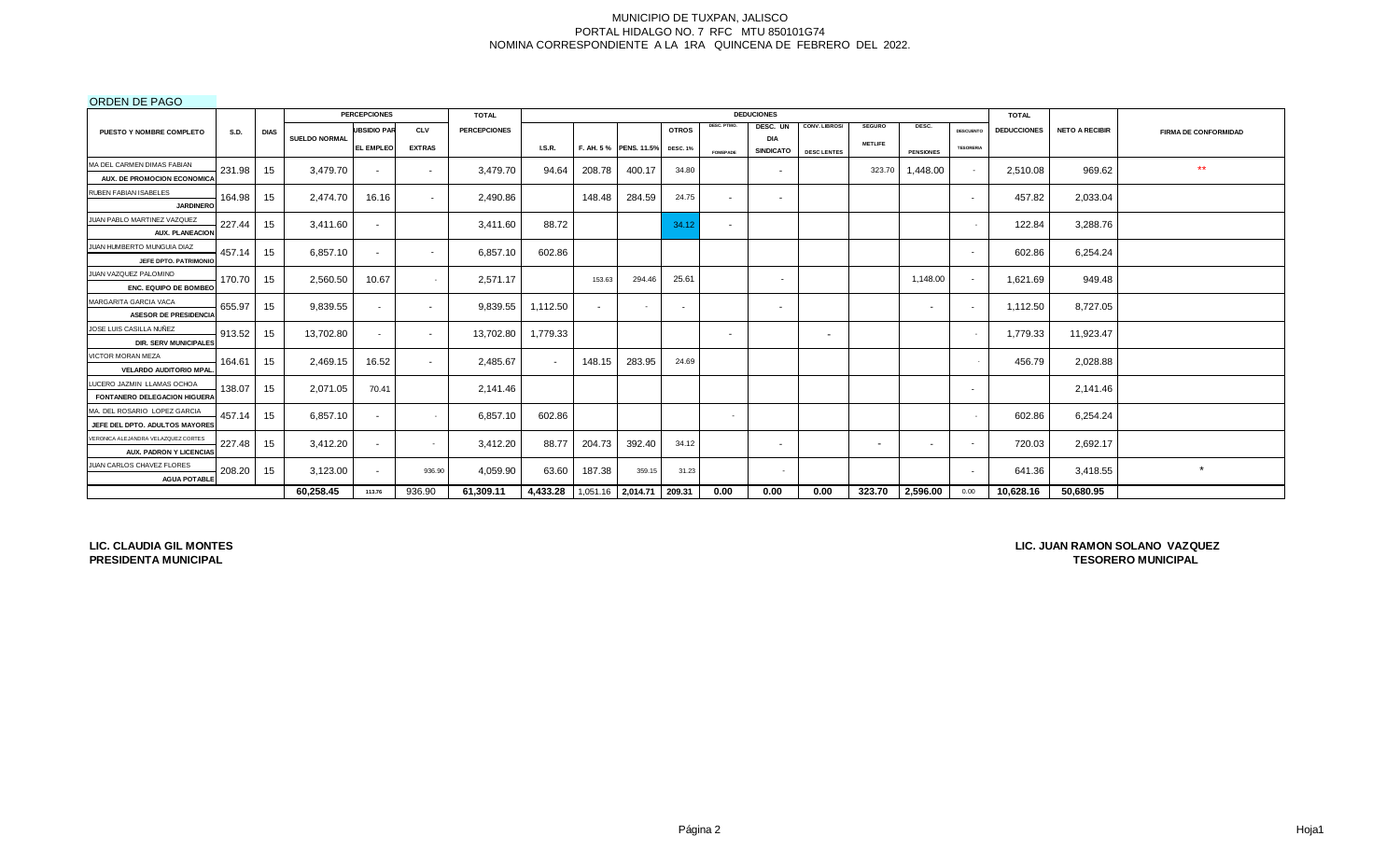# ORDEN DE PAGO

|                                                                  |             |             |                      | <b>PERCEPCIONES</b> |                          | <b>TOTAL</b>        |               |        |                                   |                          |                 | <b>DEDUCIONES</b>              |                    |                |                  |                          | <b>TOTAL</b>             |                       |                             |
|------------------------------------------------------------------|-------------|-------------|----------------------|---------------------|--------------------------|---------------------|---------------|--------|-----------------------------------|--------------------------|-----------------|--------------------------------|--------------------|----------------|------------------|--------------------------|--------------------------|-----------------------|-----------------------------|
| <b>PUESTO Y NOMBRE COMPLETO</b>                                  | <b>S.D.</b> | <b>DIAS</b> |                      | <b>UBSIDIO PAR</b>  | <b>CLV</b>               | <b>PERCEPCIONES</b> |               |        |                                   | <b>OTROS</b>             | DESC. PTMO.     | DESC. UN                       | CONV. LIBROS/      | <b>SEGURO</b>  | DESC.            | <b>DESCUENTO</b>         | <b>DEDUCCIONES</b>       | <b>NETO A RECIBIR</b> | <b>FIRMA DE CONFORMIDAD</b> |
|                                                                  |             |             | <b>SUELDO NORMAL</b> | <b>EL EMPLEO</b>    | <b>EXTRAS</b>            |                     | <b>I.S.R.</b> |        | F. AH. 5 % PENS. 11.5% CUOTA SIND | $1\%$                    | <b>FOMEPADE</b> | <b>DIA</b><br><b>SINDICATO</b> | <b>DESC LENTES</b> | <b>METLIFE</b> | <b>PENSIONES</b> | <b>TESORERIA</b>         |                          |                       |                             |
| MARIA GARCIA ALVAREZ<br><b>AUX. INTENDENCIA</b>                  | 139.03      | 15          | 2,085.45             | 69.49               |                          | 2,154.94            |               |        |                                   |                          |                 |                                |                    |                |                  | $\sim$                   |                          | 2,154.94              | $***$                       |
| MARIA DEL CARMEN RAMIREZ VELASCO<br><b>MECANOGRAFA BUEN PAIS</b> | 116.78      | 15          | 1,751.70             | 90.85               |                          | 1,842.55            |               | 105.10 | 201.45                            | 17.52                    |                 | $\sim$                         |                    | $\,$ $\,$      |                  | $\sim$                   | 324.06                   | 1,518.49              |                             |
| SALVADOR MURGUIA CHAVEZ<br><b>PARQUES Y JARDINES</b>             | 164.93      | 15          | 2,473.95             | 16.21               |                          | 2,490.16            |               |        |                                   |                          |                 |                                |                    |                |                  | $\overline{\phantom{a}}$ |                          | 2,490.16              |                             |
| CARLOS ENRIQUE SILVA CASTILLO<br><b>MECANICO</b>                 | 231.72      | 15          | 3,475.80             | $\sim$              |                          | 3,475.80            | 94.30         |        |                                   | $\overline{\phantom{a}}$ | $\sim$          | $\sim$                         |                    |                |                  | $\sim$                   | 94.30                    | 3,381.50              | $\star$                     |
| NANCY ESTHER MARTINEZ MARTINEZ<br><b>SECRETARIA</b>              | 234.33      | 15          | 3,514.95             | $\sim$              | $\sim$                   | 3,514.95            | 111.89        |        |                                   | 34.13                    |                 |                                |                    |                |                  | $\sim$                   | 146.02                   | 3,368.93              |                             |
| ABRAHAM HUMBERTO VAZQUEZ VALENCIA<br><b>CHOFER</b>               | 216.85      | 15          | 3,252.75             | $\sim$              | $\sim$                   | 3,252.75            | 74.89         |        |                                   |                          |                 |                                |                    |                |                  | $\sim$                   | 74.89                    | 3,177.86              |                             |
| DAVID ALEJANDRO GIL MUNGUIA<br>AUXILIAR IMAJ                     | 150.46      | 15          | 2,256.90             | 44.59               |                          | 2,301.49            | $\sim$        |        |                                   |                          |                 |                                |                    |                |                  | $\sim$                   |                          | 2,301.49              |                             |
| SERGIO SALDAÑA GOMEZ<br><b>JARDINERC</b>                         | 130.34      | 15          | 1,955.10             | 77.83               |                          | 2,032.93            | $\sim$        |        |                                   |                          |                 |                                |                    |                |                  | $\sim$                   | $\overline{\phantom{a}}$ | 2,032.93              |                             |
| JOSE FIDENCIO DEL TORO BARAJAS<br>JEFE SALUD Y BIENESTAR FAN     | 457.14      | 15          | 6,857.10             |                     | $\overline{\phantom{a}}$ | 6,857.10            | 602.86        |        |                                   |                          |                 |                                |                    |                |                  | $\sim$                   | 602.86                   | 6,254.24              |                             |
|                                                                  |             |             | 27,623.70            | 298.97              | 0.00                     | 27,922.67           | 883.94        | 105.10 | 201.45                            | 51.65                    | 0.00            | 0.00                           |                    |                | 0.00             | 0.00                     | 1,242.13                 | 26,680.54             |                             |

**LIC. CLAUDIA GIL MONTES PRESIDENTA MUNICIPAL**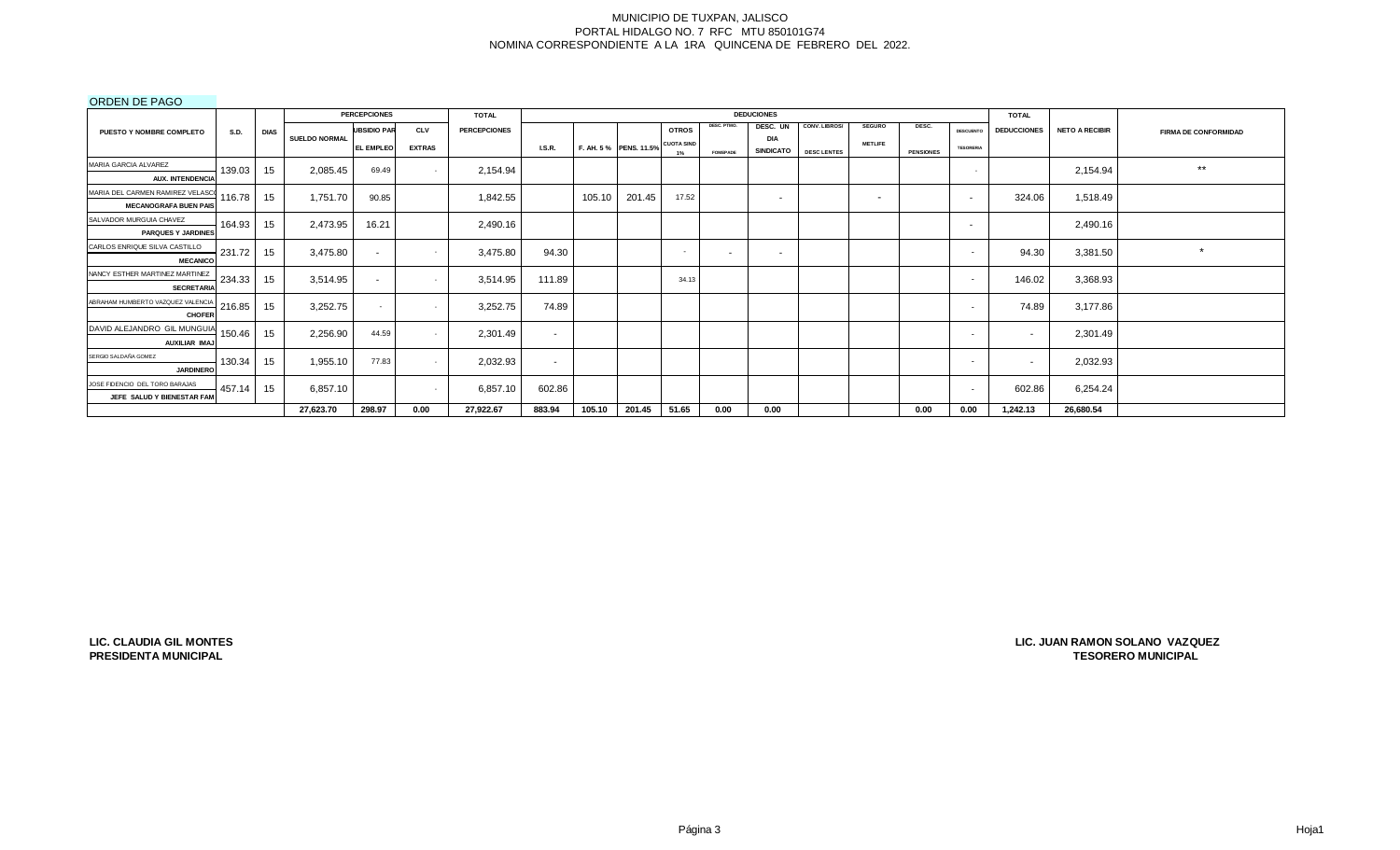ORDEN DE PAGO

|                                                             |             |             |                      | <b>PERCEPCIONES</b> |               | <b>TOTAL</b>        |          |          |                       |                   |                 | <b>DEDUCIONES</b>        |                    |                          |                  |                          | <b>TOTAL</b>       |                       |                             |
|-------------------------------------------------------------|-------------|-------------|----------------------|---------------------|---------------|---------------------|----------|----------|-----------------------|-------------------|-----------------|--------------------------|--------------------|--------------------------|------------------|--------------------------|--------------------|-----------------------|-----------------------------|
| PUESTO Y NOMBRE COMPLETO                                    | <b>S.D.</b> | <b>DIAS</b> |                      | <b>JBSIDIO PAF</b>  | <b>CLV</b>    | <b>PERCEPCIONES</b> |          |          |                       | <b>OTROS</b>      | DESC. PTMO.     | DESC. UN                 | CONV. LIBROS/      | <b>SEGURO</b>            | DESC.            | <b>DESCUENTO</b>         | <b>DEDUCCIONES</b> | <b>NETO A RECIBIR</b> | <b>FIRMA DE CONFORMIDAD</b> |
|                                                             |             |             | <b>SUELDO NORMAL</b> | <b>EL EMPLEO</b>    | <b>EXTRAS</b> |                     | LS.R.    |          | F. AH. 5% PENS. 11.5% | <b>CUOTA SIND</b> |                 | DIA<br><b>SINDICATO</b>  | <b>DESC LENTES</b> | <b>METLIFE</b>           | <b>PENSIONES</b> | <b>TESORERIA</b>         |                    |                       |                             |
| JORGE ENRIQUE GARCIA PALACIOS                               |             |             |                      |                     |               |                     |          |          |                       | 1%                | <b>FOMEPADE</b> |                          |                    |                          |                  |                          |                    |                       |                             |
| SUB-DIRECTOR OBRAS PUBLICAS                                 | 457.14      | 15          | 6,857.10             |                     |               | 6,857.10            | 602.86   | $\sim$   |                       |                   |                 |                          | $\sim$             |                          |                  | $\sim$                   | 602.86             | 6,254.24              |                             |
| ERNESTO CHAVEZ VAZQUEZ                                      | 123.60      | 15          | 1,854.00             | 81.43               | $\sim$        | 1,935.43            |          |          |                       |                   |                 |                          |                    |                          |                  | $\sim$                   |                    | 1,935.43              | $****$                      |
| <b>JARDINERO</b>                                            |             |             |                      |                     |               |                     |          |          |                       |                   |                 |                          |                    |                          |                  |                          |                    |                       |                             |
| MUNGUIA ROLON GLENDA<br><b>INTENDENTE</b>                   | 169.42      | 15          | 2,541.30             | 11.90               | $\sim$        | 2,553.20            |          | 152.48   | 292.25                | 25.41             |                 | $\sim$                   |                    | 150.02                   | $\sim$           | $\sim$                   | 620.16             | 1,933.04              |                             |
| MALLELY GISSELL GONZALEZ DE LA M                            |             |             |                      |                     |               |                     |          |          |                       |                   |                 |                          |                    |                          |                  |                          |                    |                       | $***$                       |
| <b>MEDICO MUNICIPAL</b>                                     | 390.15      | 15          | 5,852.25             | $\sim$              | 2,632.44      | 8,484.69            | 453.61   |          |                       |                   |                 |                          |                    |                          |                  | $\sim$                   | 453.61             | 8,031.08              |                             |
| CEBALLOS NUÑEZ MAYRA GRISELDA<br><b>SECRETARIA</b>          | 329.61      | 15          | 4,944.15             | $\sim$              |               | 4,944.15            | 330.39   | 296.65   | 568.58                | 49.44             |                 | $\sim$                   |                    |                          | $\sim$           | $\overline{\phantom{a}}$ | 1,245.06           | 3,699.09              |                             |
| FRANCISCO JAVIER SANCHEZ GOMEZ<br><b>CULTURA</b>            | 434.42      | 15          | 6,516.30             | $\sim$              | $\sim$        | 6,516.30            | 547.00   | 390.98   | 749.37                | 65.16             | $\sim$          | $\sim$                   |                    |                          | 891.00           |                          | 2,643.52           | 3,872.78              |                             |
| IVAN GUERRERO ALCARAZ                                       | 260.65      | 15          | 3,909.75             | $\sim$              | $\sim$        | 3,909.75            | 232.16   |          |                       |                   |                 |                          |                    |                          |                  | $\sim$                   | 232.16             | 3,677.59              | $\star$                     |
| AUX. DE ALUMBRADO PUBLICO                                   |             |             |                      |                     |               |                     |          |          |                       |                   |                 |                          |                    |                          |                  |                          |                    |                       |                             |
| BEATRIZ ADRIANA SILVA FLORES<br>SECRETARIA PARQUE VEHICULAR | 139.03      | 15          | 2,085.45             | 69.49               |               | 2,154.94            | $\sim$   |          |                       |                   |                 |                          |                    |                          |                  | $\overline{\phantom{0}}$ | $\sim$             | 2,154.94              |                             |
| OSCAR CORONA MACIAS                                         | 457.14      | 15          | 6,857.10             | $\sim$              | $\sim$        | 6,857.10            | 602.86   |          |                       |                   |                 | $\sim$                   |                    |                          |                  | $\sim$                   | 602.86             | 6,254.24              |                             |
| JEFE DE MAQUINARIA                                          |             |             |                      |                     |               |                     |          |          |                       |                   |                 |                          |                    |                          |                  |                          |                    |                       |                             |
| RUTH CONCEPCION CAMPOS SILVA<br><b>AUXILIAR INTENDENTE</b>  | 164.49      | 15          | 2,467.35             | 16.63               | $\sim$        | 2,483.98            |          | 148.04   | 283.75                | 24.67             |                 | $\overline{\phantom{a}}$ |                    |                          | 740.00           |                          | 1,196.46           | 1,287.52              |                             |
| MARTIN RIOS JIMENEZ                                         |             |             |                      |                     |               |                     |          | 164.21   | 314.73                | 27.37             |                 |                          |                    |                          |                  |                          |                    |                       |                             |
| AUXILIAR DE ALCANTARILLADO                                  | 182.45      | 15          | 2,736.75             | $\sim$              | $\sim$        | 2,736.75            | 13.76    |          |                       |                   |                 | $\overline{\phantom{a}}$ |                    |                          | $\sim$           | $\overline{\phantom{0}}$ | 520.06             | 2,216.69              |                             |
| ANAEL MUNGUIA CHAVEZ                                        | 252.58      | 15          | 3,788.70             | $\sim$              | $\sim$        | 3,788.70            | 221.62   | 227.32   | 435.70                | 37.89             |                 |                          |                    | $\overline{\phantom{a}}$ |                  | $\overline{\phantom{a}}$ | 922.53             | 2,866.17              | $\star$                     |
| <b>AUX, DE SISTEMAS</b>                                     |             |             |                      |                     |               |                     |          |          |                       |                   |                 |                          |                    |                          |                  |                          |                    |                       |                             |
| DIAZ MENDOZA DIONICIO ALBERTO<br><b>AUX. COM. SOCIAL</b>    | 235.65      | 15          | 3,534.75             | $\sim$              | 3,225.00      | 6,759.75            | 113.62   | 212.09   | 406.50                | 35.35             | $\sim$          |                          |                    | $\overline{\phantom{a}}$ | 866.00           |                          | 1,633.55           | 5,126.20              |                             |
| IVON RUIZ MALDONADO<br><b>CAJERA</b>                        | 257.97      | 15          | 3,869.55             | $\sim$              | $\sim$        | 3,869.55            | 228.66   |          |                       |                   |                 |                          |                    |                          |                  | $\overline{\phantom{a}}$ | 228.66             | 3,640.89              |                             |
| <b>TOTAL</b>                                                |             |             | 57,814.50            | 179.45              | 5,857.44      | 63,851.39           | 3,346.54 | 1,591.76 | 3,050.87              | 265.29            |                 |                          |                    | 150.02                   | 2,497.00         |                          | 10,901.48          | 52,949.91             |                             |

**LIC. CLAUDIA GIL MONTES PRESIDENTA MUNICIPAL**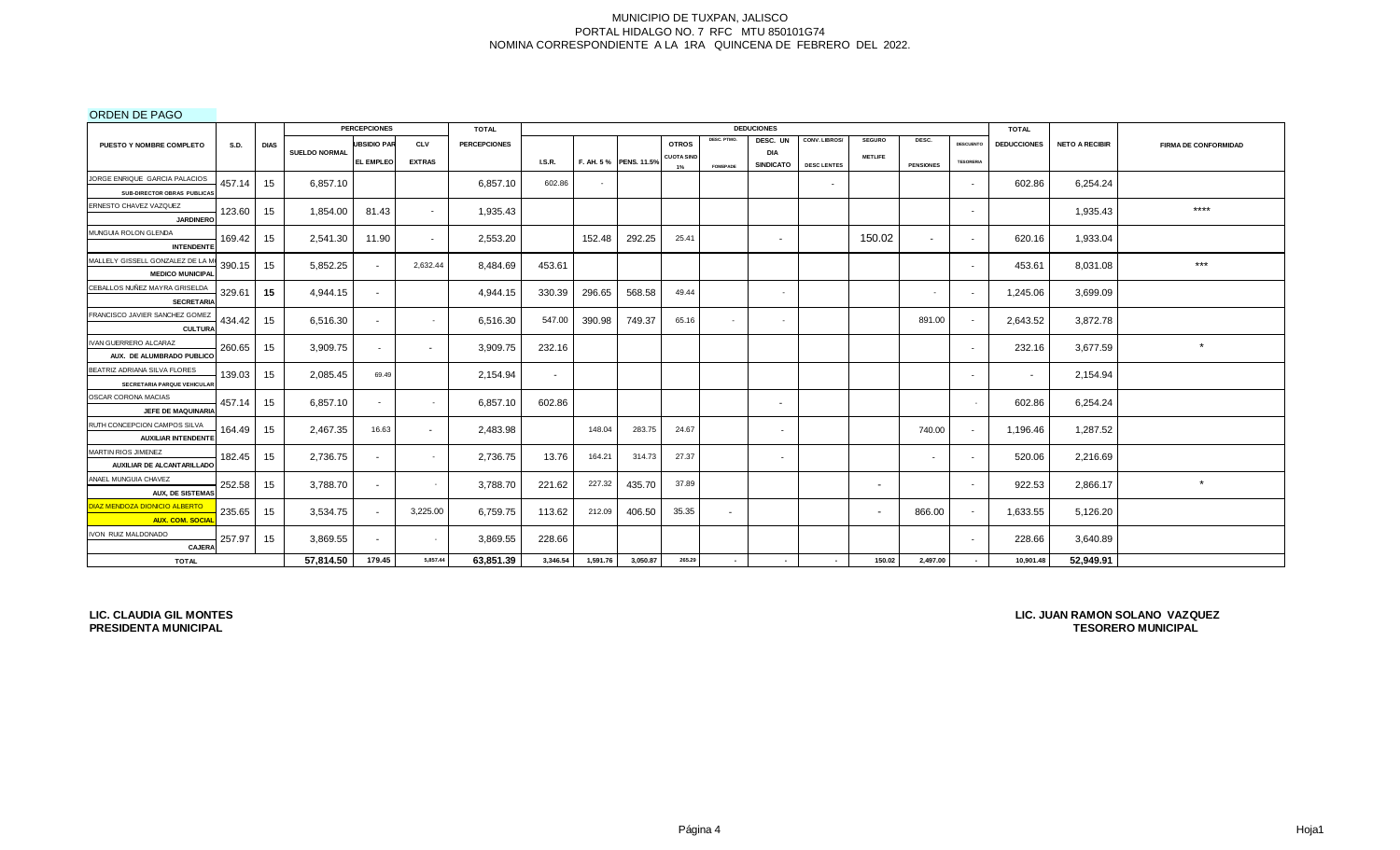# ORDEN DE PAGO

|                                                                            |             |             |                      | <b>PERCEPCIONES</b> |               | <b>TOTAL</b>        |                          |          |                       |                   |                 | <b>DEDUCIONES</b>        |                          |                          |                  |                          | <b>TOTAL</b>       |                       |                             |
|----------------------------------------------------------------------------|-------------|-------------|----------------------|---------------------|---------------|---------------------|--------------------------|----------|-----------------------|-------------------|-----------------|--------------------------|--------------------------|--------------------------|------------------|--------------------------|--------------------|-----------------------|-----------------------------|
| PUESTO Y NOMBRE COMPLETO                                                   | <b>S.D.</b> | <b>DIAS</b> |                      | <b>UBSIDIO PAR</b>  | <b>CLV</b>    | <b>PERCEPCIONES</b> |                          |          |                       | <b>OTROS</b>      | DESC. PTMO.     | <b>DESC. UN DIA</b>      | CONV. LIBROS/            | <b>SEGURO</b>            | DESC.            | <b>DESCUENTO</b>         | <b>DEDUCCIONES</b> | <b>NETO A RECIBIR</b> | <b>FIRMA DE CONFORMIDAD</b> |
|                                                                            |             |             | <b>SUELDO NORMAL</b> | <b>EL EMPLEO</b>    | <b>EXTRAS</b> |                     | <b>I.S.R.</b>            |          | F. AH. 5% PENS. 11.5% | <b>CUOTA SIND</b> | <b>FOMEPADE</b> | <b>SINDICATO</b>         | <b>DESC LENTES</b>       | <b>METLIFE</b>           | <b>PENSIONES</b> | <b>TESORERIA</b>         |                    |                       |                             |
| ISRAEL MARTINEZ SOLANO<br>JEFE DE EDUCACION                                | 457.14      | 15          | 6,857.10             | $\sim$              |               | 6,857.10            | 602.86                   |          |                       |                   |                 |                          |                          |                          |                  | $\overline{\phantom{0}}$ | 602.86             | 6,254.24              |                             |
| EVERARDO GONZALEZ FLORES<br><b>CHOFER</b>                                  | 341.99      | 15          | 5,129.85             |                     | 341.99        | 5,471.84            | 354.15                   | 307.79   | 589.93                | 51.30             |                 | . .                      |                          | $\overline{\phantom{0}}$ | 455.54           |                          | 1,758.71           | 3,713.13              | $***$                       |
| SAMUEL GUZMAN FLORES<br>AUX. ENC. EQ. BOMBEO SN JUAN ESPANATICA            | 194.65      | 15          | 2,919.75             | $\sim$              | $\sim$        | 2,919.75            | 29.68                    |          |                       |                   |                 |                          |                          |                          |                  |                          | 29.68              | 2,890.07              |                             |
| MARIA JUDITH VARGAS MARTINEZ                                               | 81.40       | 15          | 1,221.00             | 136.84              |               | 1,357.84            | $\sim$                   |          |                       |                   |                 |                          |                          |                          |                  | $\overline{\phantom{0}}$ |                    | 1,357.84              |                             |
| <b>ITENDENTE J. DE NIÑOS JEAN PIAGET</b><br><b>GRACIELA PADILLA LARIOS</b> |             |             |                      |                     |               |                     |                          |          |                       |                   |                 |                          |                          |                          |                  |                          |                    |                       |                             |
| AUX, INTENDENTE SAN JUAN ESPANATICA                                        | 64.90       | 0           | $\sim$               | $\sim$              |               | $\sim$              | $\overline{\phantom{a}}$ |          |                       |                   |                 |                          |                          |                          |                  | $\overline{\phantom{0}}$ |                    | $\sim$                |                             |
| LUZ ROXANA BAUTISTA MARTINEZ<br><b>OFICIALIA MAYOR</b>                     | 260.65      | 15          | 3,909.75             | $\sim$              | $\sim$        | 3,909.75            | 232.16                   | 234.59   | 449.62                | 39.10             |                 | $\sim$                   |                          |                          | 1,898.00         |                          | 2,853.46           | 1,056.29              |                             |
| JOSE DE JESUS MELCHOR CISNEROS<br><b>JARDINERO</b>                         | 228.80      | 15          | 3,432.00             | $\sim$              | $\sim$        | 3,432.00            | 90.49                    | 205.92   | 394.68                | 34.32             |                 | $\sim$                   |                          |                          | 538.01           |                          | 1,263.42           | 2,168.58              |                             |
| MAYRA MARITZA AYALA ARCEO<br>JEFE PARTICIPACION CIUDADANA                  | 457.14      | 15          | 6,857.10             | $\sim$              |               | 6,857.10            | 602.86                   |          |                       |                   |                 |                          | $\overline{\phantom{a}}$ |                          |                  |                          | 602.86             | 6,254.24              |                             |
| BARAJAS MONTAÑO ALEJANDRO<br>AUX. SECRETARIO GENERAL                       | 482.38      | 15          | 7,235.70             | $\sim$              | $\sim$        | 7,235.70            | 667.55                   | 434.14   | 832.11                | 72.36             |                 | $\sim$                   |                          | $\overline{\phantom{0}}$ | 892.80           |                          | 2,898.95           | 4,336.75              |                             |
| OMAR ALEJANDRO LOPEZ DIAZ<br>JEFE DE INGRESOS                              | 457.14      | 15          | 6,857.10             | $\sim$              | $\sim$        | 6,857.10            | 602.86                   |          |                       |                   |                 | $\overline{\phantom{a}}$ |                          |                          |                  |                          | 602.86             | 6,254.24              |                             |
| MATEO GARCIA VAZQUEZ<br><b>AUX. INTENDENTE</b>                             | 116.71      | 15          | 1,750.65             | 90.92               | $\sim$        | 1.841.57            | $\sim$                   |          |                       | 17.51             |                 |                          |                          |                          |                  |                          | 17.51              | 1,824.06              |                             |
| ROSA ELENA GONZALEZ GARCIA<br>AUX. INTENDENTE MERCADO MPAL                 | 170.32      | 15          | 2,554.80             | 11.04               | $\sim$        | 2,565.84            |                          | 153.29   | 293.80                | 25.55             | $\sim$          |                          |                          | $\overline{\phantom{a}}$ | 1,095.00         |                          | 1,567.64           | 998.20                | ***                         |
| FELIPE TORRES FLORES<br><b>CHOFER DE LA PIPA</b>                           | 234.58      | 15          | 3,518.70             | $\sim$              | $\sim$        | 3,518.70            | 112.22                   | 211.12   | 404.65                | 35.19             |                 |                          |                          |                          | 1,465.00         |                          | 2,228.18           | 1,290.52              |                             |
| <b>TOTAL</b>                                                               |             |             | 52,243.50            | 238.80              | 341.99        | 52,824.29           | 3,294.83                 | 1,546.85 | 2,964.79              | 275.31            |                 |                          |                          |                          | 6.344.35         |                          | 14,426.13          | 38,398.16             |                             |

**LIC. CLAUDIA GIL MONTES PRESIDENTA MUNICIPAL**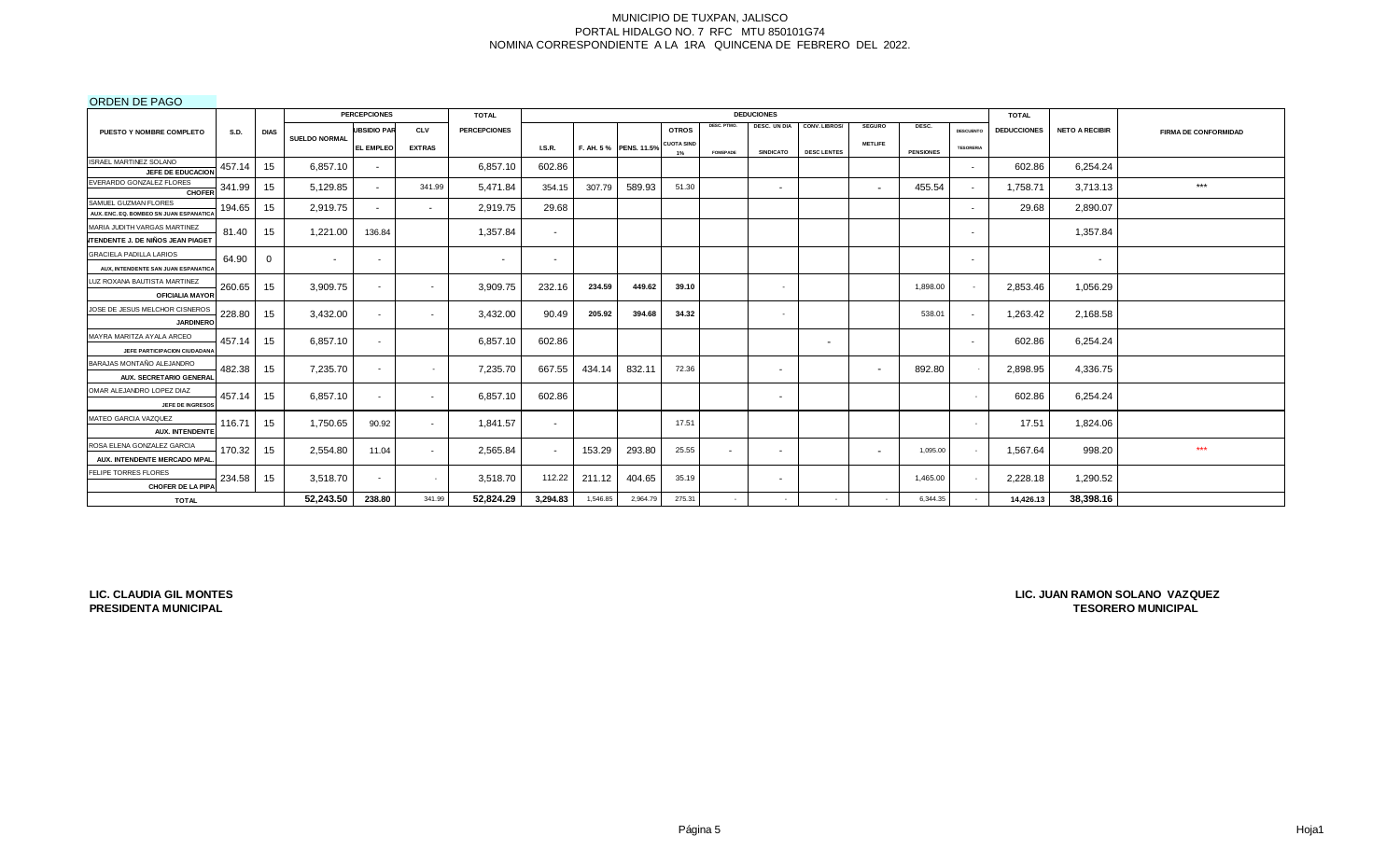# ORDEN DE PAGO

|                                                 |        |             |                      | <b>PERCEPCIONES</b> |                 | <b>TOTAL</b>        |                          |           |                    |                 |                          | <b>DEDUCIONES</b>        |                    |                          |                  |                          | <b>TOTAL</b>       |                       |                             |
|-------------------------------------------------|--------|-------------|----------------------|---------------------|-----------------|---------------------|--------------------------|-----------|--------------------|-----------------|--------------------------|--------------------------|--------------------|--------------------------|------------------|--------------------------|--------------------|-----------------------|-----------------------------|
| PUESTO Y NOMBRE COMPLETO                        | S.D.   | <b>DIAS</b> |                      | <b>UBSIDIO PAR</b>  | <b>CLV</b>      | <b>PERCEPCIONES</b> |                          |           |                    | <b>OTROS</b>    | DESC. PTMO.              | DESC. UN                 | CONV. LIBROS/      | <b>SEGURO</b>            | DESC.            | <b>DESCUENTO</b>         | <b>DEDUCCIONES</b> | <b>NETO A RECIBIR</b> | <b>FIRMA DE CONFORMIDAD</b> |
|                                                 |        |             | <b>SUELDO NORMAL</b> | EL EMPLEO           | <b>EXTRAS</b>   |                     | <b>I.S.R.</b>            | F. AH. 5% | <b>PENS. 11.5%</b> | <b>DESC. 2%</b> |                          | DIA<br><b>SINDICATO</b>  | <b>DESC LENTES</b> | <b>METLIFE</b>           | <b>PENSIONES</b> | <b>TESORERIA</b>         |                    |                       |                             |
|                                                 |        |             |                      |                     |                 |                     |                          |           |                    |                 | <b>FOMEPADE</b>          |                          |                    |                          |                  |                          |                    |                       |                             |
| DPTO. BIENESTAR DE LOS JOVENES                  | 457.14 | $\Omega$    | $\overline{a}$       | $\sim$              |                 | $\sim$              | $\sim$                   | $\sim$    |                    |                 |                          |                          |                    |                          |                  | $\sim$                   | $\sim$             | $\sim$                | ***                         |
| LILIA JUDITH GODINEZ VAZQUEZ                    |        |             |                      |                     |                 |                     |                          |           |                    |                 |                          |                          |                    |                          |                  |                          |                    |                       |                             |
| JEFE DPTO. BIENESTAR DE LA MUJER                | 457.14 | 15          | 6.857.10             |                     | $\sim$          | 6,857.10            | 602.86                   |           |                    |                 |                          |                          |                    |                          |                  | $\overline{\phantom{a}}$ | 602.86             | 6,254.24              |                             |
| DAVID CEBALLOS MARTINEZ                         |        |             |                      |                     |                 |                     |                          |           |                    |                 |                          |                          |                    |                          |                  |                          |                    |                       |                             |
| <b>CHOFER DIF MPAL</b>                          | 451.18 | 15          | 6,767.70             | $\sim$              | $\sim$          | 6,767.70            | 587.58                   | 406.06    | 778.29             | 67.68           |                          | $\overline{\phantom{a}}$ |                    |                          |                  | $\sim$                   | 1,839.60           | 4,928.10              |                             |
| DANIA GABRIELA CEBALLOS MACIAS                  | 309.00 | 15          | 4,635.00             | $\sim$              | $\sim$          | 4,635.00            | 295.28                   | 278.10    | 533.03             | 46.35           |                          | 0.00                     |                    | 0.00                     |                  |                          | 1,152.76           | 3,482.25              |                             |
| SECRETARIA AUX. PRESIDENCIA                     |        |             |                      |                     |                 |                     |                          |           |                    |                 |                          |                          |                    |                          |                  |                          |                    |                       |                             |
| CRISTINA ZUÑIGA GARCIA                          | 77.25  | 15          | 1,158.75             | 140.83              | $\sim$ 10 $\pm$ | 1,299.58            |                          |           |                    |                 |                          |                          |                    |                          |                  | $\overline{\phantom{a}}$ | $\sim$             | 1,299.58              |                             |
| DELEGADA NUEVO PUBLADO                          |        |             |                      |                     |                 |                     |                          |           |                    |                 |                          |                          |                    |                          |                  |                          |                    |                       |                             |
| SILVINO BUENO VALDOVINOS<br><b>CHOFER</b>       | 256.02 | 15          | 3,840.30             |                     | $\sim$          | 3,840.30            | 226.11                   |           |                    | 38.40           |                          |                          |                    |                          |                  | $\sim$                   | 264.51             | 3,575.79              |                             |
| CLAUDIA LORENA LOZOYA MUNGUIA                   | 427.45 | 15          | 6,411.75             |                     | $\sim$          | 6,411.75            | 532.01                   | 384.71    | 737.35             | 64.12           |                          | . .                      |                    |                          |                  |                          | 1,718.18           | 4,693.57              | ***                         |
| <b>AUXILIAR TESORERIA</b>                       |        |             |                      |                     |                 |                     |                          |           |                    |                 |                          |                          |                    |                          |                  |                          |                    |                       |                             |
| JAIME NOE GONZALEZ DIMAS<br><b>ASEO PUBLICO</b> | 324.58 | 15          | 4.868.70             |                     | 324.58          | 5,193.28            | 320.73                   |           |                    | 48.69           |                          |                          |                    |                          |                  | $\sim$                   | 369.42             | 4,823.86              | $***$                       |
| GUILLERMO VAZQUEZ VAZQUEZ                       | 216.92 | 15          | 3,253.80             |                     |                 | 3,470.72            | 74.98                    | 195.23    | 374.19             | 32.54           |                          |                          |                    | $\overline{\phantom{a}}$ |                  |                          | 676.93             | 2,793.79              | $**$                        |
| <b>ASEO PUBLICO</b>                             |        |             |                      | $\sim$              | 216.92          |                     |                          |           |                    |                 |                          | $\sim$                   |                    |                          |                  | $\sim$                   |                    |                       |                             |
| MIRANDELI MIROSLAVA SALAZAR NEG                 | 259.82 | 15          | 3,897.30             |                     | $\sim$          | 3,897.30            | 231.07                   |           |                    | 38.97           | $\sim$                   | $\sim$                   |                    | 120.01                   |                  |                          | 390.05             | 3,507.25              |                             |
| ENC. TRANSPARENCIA                              |        |             |                      |                     |                 |                     |                          |           |                    |                 |                          |                          |                    |                          |                  |                          |                    |                       |                             |
| JLISSES RAFAEL VELASCO SILVA                    | 457.14 | 15          | 6.857.10             |                     |                 | 6,857.10            | 602.86                   |           | $\sim$             |                 |                          | $\sim$                   |                    |                          |                  | $\sim$                   | 602.86             | 6,254.24              |                             |
| E AGUA POTABLE Y ALCANTARILLADO                 |        |             |                      |                     |                 |                     |                          |           |                    |                 |                          |                          |                    |                          |                  |                          |                    |                       |                             |
| MARTHA LIZBETH MARTINEZ FABIAN                  | 457.14 | 15          | 6,857.10             |                     | $\sim$          | 6,857.10            | 602.86                   |           |                    |                 |                          |                          |                    |                          |                  | $\sim$                   | 602.86             | 6,254.24              |                             |
| JEFE PROTECCION ANIMAL                          |        |             |                      |                     |                 |                     |                          |           |                    |                 |                          |                          |                    |                          |                  |                          |                    |                       |                             |
| HERMELINDA QUIROZ ALVAREZ                       | 156.81 | 15          | 2,352.15             | 24.01               |                 | 2,376.16            |                          |           |                    |                 |                          |                          |                    |                          |                  | $\sim$                   |                    | 2,376.16              |                             |
| <b>AUX. INTENDENTE</b>                          |        |             |                      |                     |                 |                     |                          |           |                    |                 |                          |                          |                    |                          |                  |                          |                    |                       |                             |
| RUBEN VERDUZCO LARIOS<br>DELEGADO BUEN PAIS     | 102.50 | 15          | 1,537.50             | 116.48              | $\sim$          | 1,653.98            | $\overline{\phantom{a}}$ |           |                    |                 | $\overline{\phantom{a}}$ |                          | $\sim$             |                          |                  | $\overline{\phantom{a}}$ | $\sim$             | 1,653.98              |                             |
| <b>TOTAL</b>                                    |        |             | 59,294.25            | 281.32              | 541.50          | 60,117.07           | 4,076.34                 | ######    | 2,422.85           | 336.75          | $\sim$                   |                          |                    | 120.01                   |                  |                          | 8,220.04           | 51,897.03             |                             |

**LIC. CLAUDIA GIL MONTES PRESIDENTA MUNICIPAL**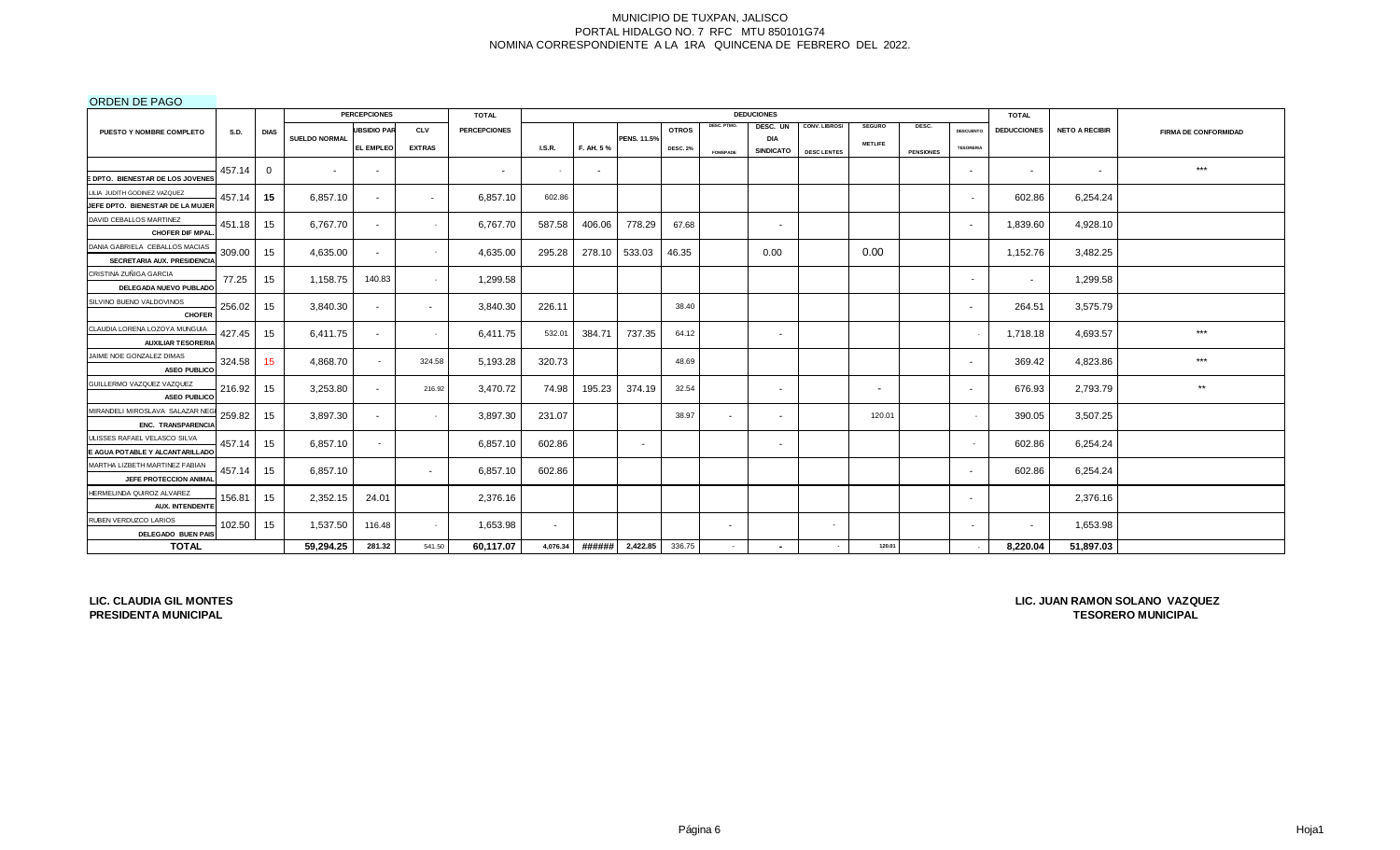# ORDEN DE PAGO

|                                                            |             |                  |                      | <b>PERCEPCIONES</b>      |                          | <b>TOTAL</b>        |          |           |                    |                   |                 | <b>DEDUCIONES</b>              |                    |                |                  |                  | <b>TOTAL</b>       |                       |                             |
|------------------------------------------------------------|-------------|------------------|----------------------|--------------------------|--------------------------|---------------------|----------|-----------|--------------------|-------------------|-----------------|--------------------------------|--------------------|----------------|------------------|------------------|--------------------|-----------------------|-----------------------------|
| <b>PUESTO Y NOMBRE COMPLETO</b>                            | <b>S.D.</b> | <b>DIAS</b>      |                      | <b>UBSIDIO PAR</b>       | <b>CLV</b>               | <b>PERCEPCIONES</b> |          |           |                    | <b>OTROS</b>      | DESC. PTMO.     | DESC. UN                       | CONV. LIBROS/      | <b>SEGURO</b>  | DESC.            | <b>DESCUENTO</b> | <b>DEDUCCIONES</b> | <b>NETO A RECIBIR</b> | <b>FIRMA DE CONFORMIDAD</b> |
|                                                            |             |                  | <b>SUELDO NORMAL</b> | <b>EL EMPLEO</b>         | <b>EXTRAS</b>            |                     | I.S.R.   | F. AH. 5% | <b>PENS. 11.5%</b> | <b>CUOTA SIND</b> |                 | <b>DIA</b><br><b>SINDICATO</b> |                    | <b>METLIFE</b> |                  | <b>TESORERIA</b> |                    |                       |                             |
|                                                            |             |                  |                      |                          |                          |                     |          |           |                    | 1%                | <b>FOMEPADE</b> |                                | <b>DESC LENTES</b> |                | <b>PENSIONES</b> |                  |                    |                       |                             |
| J. GUADALUPE MARTINEZ MARTINEZ<br>ENC. EQUIPO DE BOMBEO    | 170.70      | 15               | 2,560.50             | 10.67                    |                          | 2,571.17            |          |           |                    |                   |                 |                                |                    |                |                  |                  |                    | 2,571.17              |                             |
|                                                            |             |                  |                      |                          |                          |                     |          |           |                    |                   |                 |                                |                    |                |                  |                  |                    |                       |                             |
| BALENTIN BARAJAS GONZALEZ                                  | 143.96      | 15 <sup>15</sup> | 2,159.40             | 64.76                    |                          | 2,224.16            |          |           |                    |                   |                 |                                |                    |                |                  |                  |                    | 2,224.16              |                             |
| FONTANERO DELEGACION HIGUERA<br>RAFAEL REYES MARTINEZ      |             |                  |                      |                          |                          |                     |          |           |                    |                   |                 |                                |                    |                |                  |                  |                    |                       |                             |
|                                                            | 143.96      | 15               | 2.159.40             | 64.76                    | $\sim$                   | 2,224.16            |          |           |                    |                   |                 |                                |                    |                |                  | - 1              |                    | 2,224.16              |                             |
| <b>FONTANERO DELEGACION HIGUERA</b>                        |             |                  |                      |                          |                          |                     |          |           |                    |                   |                 |                                |                    |                |                  |                  |                    |                       |                             |
| DALIA MARGARITA VAZQUEZ HERNAND                            | 168.69      | 15               | 2,530.35             | 12.60                    |                          | 2,542.95            | $\sim$   |           |                    | 25.30             |                 |                                |                    |                |                  | <b>.</b>         | 25.30              | 2,517.65              |                             |
| <b>INTENDENT</b><br>CARLOS IVAN GUZMAN MORALES             |             |                  |                      |                          |                          |                     |          |           |                    |                   |                 |                                |                    |                |                  |                  |                    |                       |                             |
| AUX. CASA DE LA CULTURA                                    | 184.94      | 15               | 2.774.10             | $\sim$                   | $\sim$                   | 2,774.10            | 17.01    | $\sim$    |                    |                   |                 |                                |                    |                |                  | <b>.</b>         | 17.01              | 2,757.09              |                             |
|                                                            |             |                  |                      |                          |                          |                     |          |           |                    |                   |                 |                                |                    |                |                  |                  |                    |                       |                             |
| SILVA VALENCIA J JESUS                                     | 138.07      | 15               | 2,071.05             | 70.41                    | $\overline{\phantom{0}}$ | 2,141.46            | $\sim$   | $\sim$    |                    |                   |                 |                                |                    |                |                  | $\sim$           | $\sim$             | 2,141.46              |                             |
| EGADO DE LA HIGUERA (PENSIONADO)                           |             |                  |                      |                          |                          |                     |          |           |                    |                   |                 |                                |                    |                |                  |                  |                    |                       |                             |
| MIGUEL ANGEL GUZMAN SILVA<br>JEFE BIENESTAR DE LOS JOVENES | 457.14      | 15               | 6,857.10             | $\overline{\phantom{a}}$ | $\sim$                   | 6,857.10            | 602.86   |           |                    |                   | $\sim$          | $\sim$                         |                    |                |                  |                  | 602.86             | 6,254.24              |                             |
|                                                            |             |                  |                      |                          |                          |                     |          |           |                    |                   |                 |                                |                    |                |                  |                  |                    |                       |                             |
| RICARDO GIL GONZALEZ                                       | 1,133.00    | 15               | 16,995.00            |                          | 990.00                   | 17,985.00           | 2,398.79 |           |                    |                   |                 |                                |                    |                |                  | <b>.</b>         | 2,398.79           | 15,586.21             | $***$                       |
| JEFE DE GABINETE                                           |             |                  |                      |                          |                          |                     |          |           |                    |                   |                 |                                |                    |                |                  |                  |                    |                       |                             |
| SOFIA MAGDALENA FABIAN GONZALEZ                            | 272.10      | 15 <sup>15</sup> | 4,081.50             |                          |                          | 4,081.50            | 247.10   | 244.89    | 469.37             | 40.82             |                 | $\sim$                         |                    |                | 1,982.00         | <b>.</b>         | 2,984.18           | 1,097.32              |                             |
| AUX. MERCADO MUNICIPAL                                     |             |                  |                      |                          |                          |                     |          |           |                    |                   |                 |                                |                    |                |                  |                  |                    |                       |                             |
| SANDRA TERESA GARCIA CALVARIO                              | 139.03      | 15               | 2,085.45             | 69.49                    | $\sim$                   | 2,154.94            | $\sim$   |           |                    |                   |                 |                                |                    |                |                  |                  | $\sim$             | 2,154.94              |                             |
| INTENDENTE MERCADO MPAL                                    |             |                  |                      |                          |                          |                     |          |           |                    |                   |                 |                                |                    |                |                  |                  |                    |                       |                             |
| JUAN MANUEL BERNAL GARCIA<br><b>JARDINERC</b>              | 123.60      | 15               | 1,854.00             | 84.31                    |                          | 1,938.31            | $\sim$   |           |                    |                   | $\sim$          |                                |                    |                |                  | $\sim$           | $\sim$             | 1,938.31              |                             |
|                                                            |             |                  |                      |                          |                          |                     |          |           |                    |                   |                 |                                |                    |                |                  |                  |                    |                       |                             |
| RAMON NAVARRO RUA<br><b>AUXILIAR</b>                       | 170.70      | 15               | 2,560.50             | 10.67                    |                          | 2,571.17            |          |           |                    | 25.61             |                 |                                |                    |                |                  |                  | 25.61              | 2,545.57              |                             |
|                                                            |             |                  | 48,688.35            | 387.67                   | 990.00                   | 50,066.02           | 3,265.76 | 244.89    | 469.37             | 91.72             | 0.00            | 0.00                           |                    |                | 1,982.00         | 0.00             | 6,053.75           | 44,012.27             |                             |
|                                                            |             |                  |                      |                          |                          |                     |          |           |                    |                   |                 |                                |                    |                |                  |                  |                    |                       |                             |

**LIC. CLAUDIA GIL MONTES PRESIDENTA MUNICIPAL**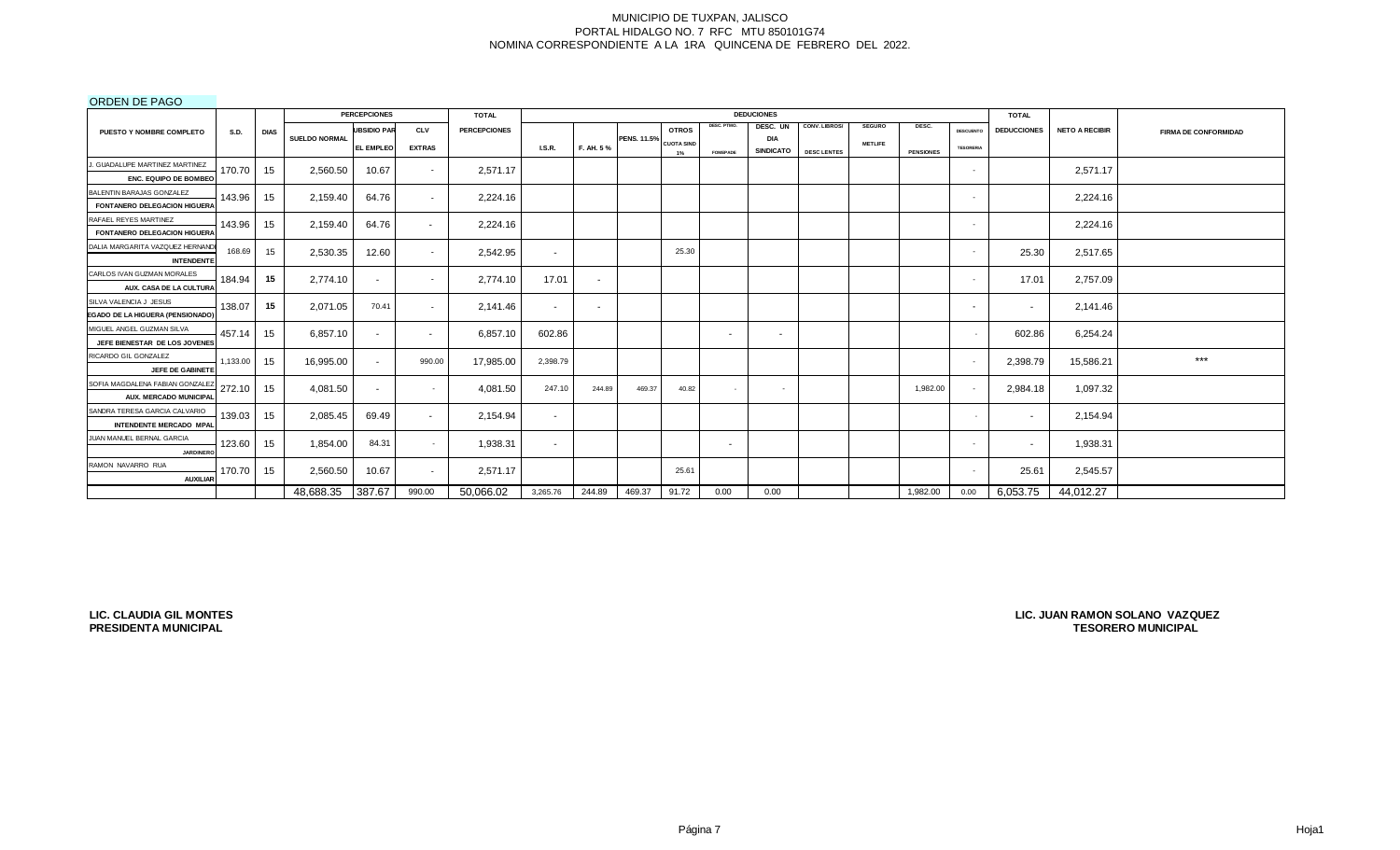# ORDEN DE PAGO

|                                                                      |             |              |                          | <b>PERCEPCIONES</b> |               | <b>TOTAL</b>        |               |           |                    |                 |                 | <b>DEDUCIONES</b> |                    |                |                  |                  | <b>TOTAL</b>       |                       |                             |
|----------------------------------------------------------------------|-------------|--------------|--------------------------|---------------------|---------------|---------------------|---------------|-----------|--------------------|-----------------|-----------------|-------------------|--------------------|----------------|------------------|------------------|--------------------|-----------------------|-----------------------------|
| PUESTO Y NOMBRE COMPLETO                                             | <b>S.D.</b> | <b>DIAS</b>  |                          | <b>UBSIDIO PAR</b>  | <b>CLV</b>    | <b>PERCEPCIONES</b> |               |           |                    | <b>OTROS</b>    | DESC. PTMO.     | DESC. UN          | CONV. LIBROS/      | <b>SEGURO</b>  | DESC.            | <b>DESCUENTO</b> | <b>DEDUCCIONES</b> | <b>NETO A RECIBIR</b> | <b>FIRMA DE CONFORMIDAD</b> |
|                                                                      |             |              | <b>SUELDO NORMAL</b>     | <b>EL EMPLEO</b>    | <b>EXTRAS</b> |                     | <b>I.S.R.</b> | F. AH. 5% | <b>PENS. 11.5%</b> | <b>CUOTA</b>    |                 | <b>DIA</b>        |                    | <b>METLIFE</b> |                  | <b>TESORERIA</b> |                    |                       |                             |
|                                                                      |             |              |                          |                     |               |                     |               |           |                    | <b>SIND. 1%</b> | <b>FOMEPADE</b> | <b>SINDICATO</b>  | <b>DESC LENTES</b> |                | <b>PENSIONES</b> |                  |                    |                       |                             |
| <b>AUXILIAR TESORERIA</b>                                            | 500.00      | 0            | $\overline{\phantom{a}}$ | $\sim$              | $\sim$        | $\sim$              |               |           |                    |                 |                 |                   |                    |                |                  | $\sim$           |                    | $\sim$                |                             |
| MARA SARAI QUINTERO VAZQUEZ<br>APOYO AL CENTRO DE SALUD              | 400.00      | 15           | 6,000.00                 | $\sim$              | $\sim$        | 6,000.00            |               |           |                    |                 |                 |                   |                    |                |                  | $\sim$           |                    | 6,000.00              | $^{\star\star}$             |
| <b>ASEO PUBLICO</b>                                                  | 120.00      | $\mathbf{0}$ | . .                      | $\sim$              | $\sim$        | $\sim$              |               |           |                    |                 |                 |                   |                    |                |                  | $\sim$           |                    | $\sim$                |                             |
| CARLA GUADALUPE VERDUZCO MEND<br>APOYO DELG. BUEN PAIS               | 20.00       | $\mathbf{0}$ | $\sim$                   | $\sim$              | $\sim$        | $\sim$              |               |           |                    |                 |                 |                   |                    |                |                  | $\sim$           |                    | $\sim$                |                             |
| FERNANDO GONZALEZ CONTRERAS<br>APOYO AL CENTRO DE SALUD              | 666.67      | 6            | 4,000.02                 | $\sim$              | $\sim$        | 4,000.02            |               |           |                    |                 |                 |                   |                    |                |                  | $\sim$           |                    | 4,000.02              | $\star\star$                |
| JOSE EDGAR OCHOA DIAZ<br>APOYO A SINDICATURA                         | 80.00       | 15           | 1,200.00                 | $\sim$              | $\sim$        | 1,200.00            |               |           |                    |                 |                 |                   |                    |                |                  | $\sim$           |                    | 1,200.00              |                             |
| FABIOLA VIRIDIANA MARTINEZ MENDOZ<br>APOYO ESC. MANUEL LOPEZ COTILL/ | 80.00       | 15           | 1,200.00                 | $\sim$              | $\sim$        | 1,200.00            |               |           |                    |                 |                 |                   |                    |                |                  | $\sim$           |                    | 1,200.00              |                             |
| LEYDI GUADALUPE RODRIGUEZ VALEN<br>APOYO AL CENTRO DE SALUD          | 400.00      | 15           | 6,000.00                 | $\sim$              | $\sim$        | 6,000.00            |               |           |                    |                 |                 |                   |                    |                |                  | ٠                |                    | 6,000.00              | $***$                       |
| MARIBEL ENCISO<br>APOYO EN LA DEL DE LA HIGUERA                      | 63.34       | 15           | 950.10                   | $\sim$              | $\sim$        | 950.10              |               |           |                    |                 |                 |                   |                    |                |                  | $\sim$           |                    | 950.10                |                             |
| JOSE SALOME CASTREJON GAYTAN<br>APOYO ESC ATENQUIQUE                 | 80.00       | 15           | 1,200.00                 | $\sim$              | $\sim$        | 1,200.00            |               |           |                    |                 |                 |                   |                    |                |                  | $\sim$           |                    | 1,200.00              |                             |
| <b>APOYO A SINDICATURA</b>                                           | 120.00      | 0            |                          | $\sim$              | $\sim$        | $\sim$              |               |           |                    |                 |                 |                   |                    |                |                  | $\sim$           |                    | $\sim$                |                             |
| ALONDRA ESMERALDA HERNANDEZ CA<br>APOYO AL COMEDOR COMUNITARIO       | 66.67       | 15           | 1,000.05                 | $\sim$              | $\sim$        | 1,000.05            |               |           |                    |                 |                 |                   |                    |                |                  | $\sim$           |                    | 1,000.05              |                             |
| ANDREA CAMPOS HERNANDEZ<br>APOYO INTENDENTE SAM JUAN ESPANATICA      | 63.34       | 15           | 950.10                   | $\sim$              | $\sim$        | 950.10              |               |           |                    |                 |                 |                   |                    |                |                  | $\sim$           |                    | 950.10                |                             |
| APOYO AL ARCHIVO HISTORIC                                            | 120.00      | 0            | $\sim$                   | $\sim$              | $\sim$        | $\sim$              |               |           |                    |                 |                 |                   |                    |                |                  | $\sim$           |                    | $\sim$                |                             |
| APOYO AL ARCHIVO HISTORICO                                           | 120.00      | $\mathbf{0}$ | $\sim$                   | $\sim$              | $\sim$        | $\sim$              |               |           |                    |                 |                 |                   |                    |                |                  | $\sim$           |                    | $\sim$                |                             |
| ELBA GARCIA VERDUZCO<br>PENSION DE TRABJADOR DE B PAIS               | 66.67       | 15           | 1,000.05                 | $\sim$              | $\sim$        | 1,000.05            |               |           |                    |                 |                 |                   |                    |                |                  | $\sim$           |                    | 1,000.05              |                             |
| <b>TOTAL</b>                                                         |             |              | 23,500.32                | 0.00                | 0.00          | 23,500.32           | 0.00          | 0.00      | 0.00               | 0.00            | 0.00            | 0.00              | 0.00               | 0.00           | 0.00             | 0.00             | 0.00               | 23,500.32             |                             |

**LIC. CLAUDIA GIL MONTES PRESIDENTA MUNICIPAL**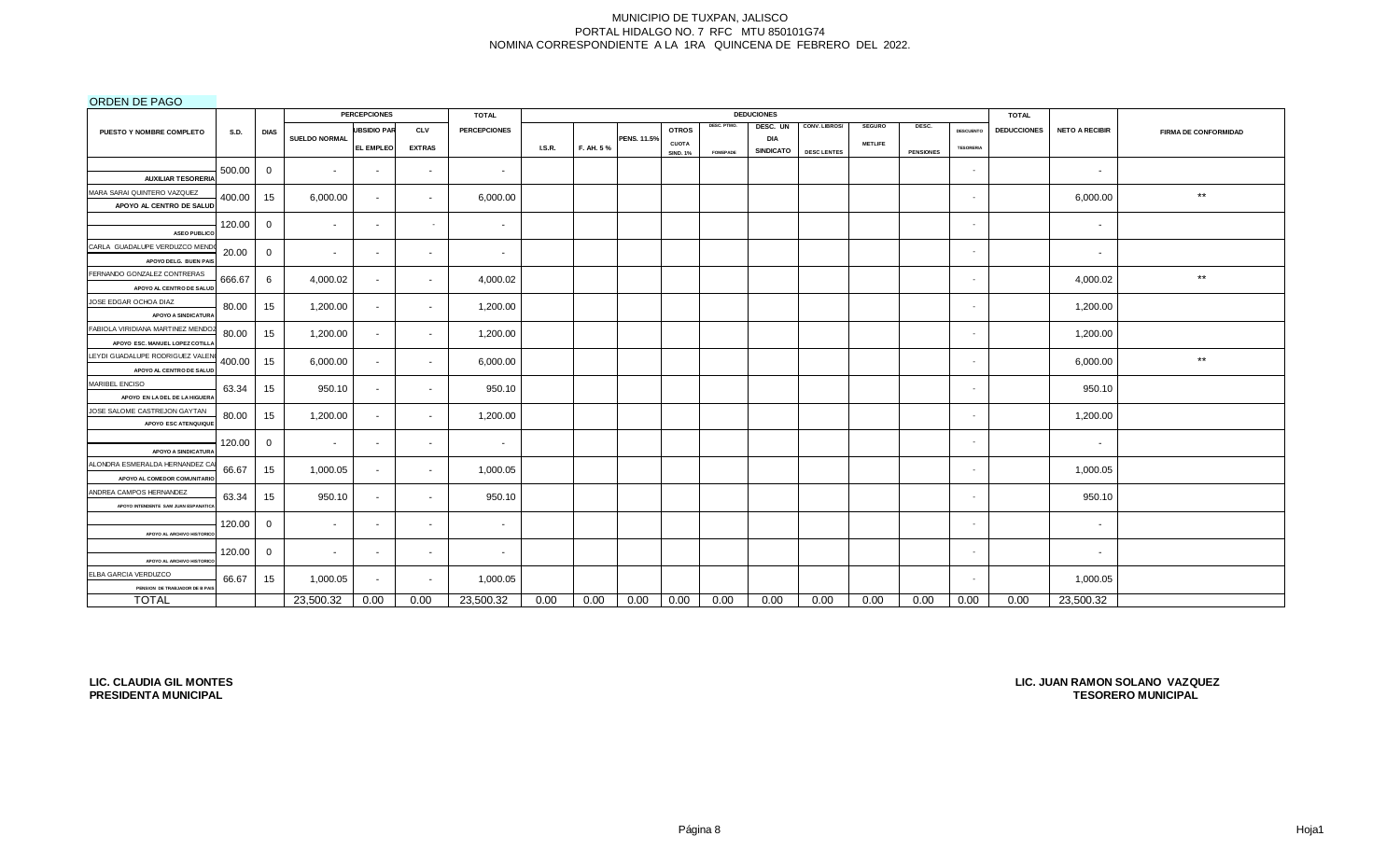# ORDEN DE PAGO

|                                     |             |             |                      | <b>PERCEPCIONES</b>      |               | <b>TOTAL</b>        |               |           |                    |                 |                 | <b>DEDUCIONES</b>       |                    |                |                  |                  | <b>TOTAL</b>       |                          |                             |
|-------------------------------------|-------------|-------------|----------------------|--------------------------|---------------|---------------------|---------------|-----------|--------------------|-----------------|-----------------|-------------------------|--------------------|----------------|------------------|------------------|--------------------|--------------------------|-----------------------------|
| <b>PUESTO Y NOMBRE COMPLETO</b>     | <b>S.D.</b> | <b>DIAS</b> |                      | <b>UBSIDIO PAR</b>       | <b>CLV</b>    | <b>PERCEPCIONES</b> |               |           |                    | <b>OTROS</b>    | DESC. PTMO.     | DESC. UN                | CONV. LIBROS/      | <b>SEGURO</b>  | DESC.            | <b>DESCUENTO</b> | <b>DEDUCCIONES</b> | <b>NETO A RECIBIR</b>    | <b>FIRMA DE CONFORMIDAD</b> |
|                                     |             |             | <b>SUELDO NORMAL</b> | <b>EL EMPLEO</b>         | <b>EXTRAS</b> |                     | <b>I.S.R.</b> | F. AH. 5% | <b>PENS. 11.5%</b> | <b>DESC. 2%</b> | <b>FOMEPADE</b> | <b>DIA</b><br>SINDICATO | <b>DESC LENTES</b> | <b>METLIFE</b> | <b>PENSIONES</b> | <b>TESORERIA</b> |                    |                          |                             |
| TOMAS RODRIGUEZ GONZALEZ            | 457.14      | 15          | 6,857.10             | $\sim$                   |               | 6,857.10            | 602.86        |           |                    |                 |                 |                         |                    |                |                  | $\sim$           | 602.86             | 6,254.24                 |                             |
| JEFE DPTO. ESTACIONOMETROS          |             |             |                      |                          |               |                     |               |           |                    |                 |                 |                         |                    |                |                  |                  |                    |                          |                             |
| VACANTE                             | 135.06      |             | . .                  | $\overline{\phantom{a}}$ | $\sim$        | $\sim$              |               |           |                    |                 |                 |                         |                    |                |                  | . .              |                    | $\sim$                   |                             |
| <b>AUX. ADMVO. ESTACIONOMETROS</b>  |             |             |                      |                          |               |                     |               |           |                    |                 |                 |                         |                    |                |                  |                  |                    |                          |                             |
| AIME DE LA PAZ CHAVEZ CALVARIO      | 150.46      | 15          | 2,256.90             | 44.59                    | $\sim$        | 2,301.49            |               |           |                    | 22.57           |                 |                         |                    |                |                  | . .              | 22.57              | 2,278.92                 |                             |
| <b>INSPECTOR DE ESTACIONOMETRO</b>  |             |             |                      |                          |               |                     |               |           |                    |                 |                 |                         |                    |                |                  |                  |                    |                          |                             |
| MARIA DEL ROCIO LLAMAS GUTIERREZ    | 150.46      | 15          | 2,256.90             | 44.59                    | $\sim$        | 2,301.49            |               |           |                    |                 | $\sim$          |                         |                    |                |                  | . .              |                    | 2,301.49                 |                             |
| <b>INSPECTORA DE ESTACIONOMETRO</b> |             |             |                      |                          |               |                     |               |           |                    |                 |                 |                         |                    |                |                  |                  |                    |                          |                             |
| MEXTLI VALENZUELA MORAN             | 150.46      | 15          | 2,256.90             | 44.59                    | $\sim$        | 2,301.49            |               |           |                    |                 |                 |                         |                    |                |                  |                  |                    | 2,301.49                 |                             |
| <b>INSPECTORA DE ESTACIONOMETRO</b> |             |             |                      |                          |               |                     |               |           |                    |                 |                 |                         |                    |                |                  |                  |                    |                          |                             |
| VACANTE                             | 129.87      | $\Omega$    | . .                  | $\overline{\phantom{0}}$ | $\sim$        | $\sim$              |               |           |                    |                 |                 |                         |                    |                |                  | $\sim$           |                    | $\overline{\phantom{a}}$ |                             |
| <b>MANTTO. ESTACIONOMETROS</b>      |             |             |                      |                          |               |                     |               |           |                    |                 |                 |                         |                    |                |                  |                  |                    |                          |                             |
| JUAN GABRIEL LOPEZ MATA             | 150.46      | 15          | 2,256.90             | 44.59                    | $\sim$        | 2,301.49            |               |           |                    |                 |                 |                         |                    |                |                  | $\sim$           |                    | 2,301.49                 |                             |
| <b>MANTTO, ESTACIONOMETROS</b>      |             |             |                      |                          |               |                     |               |           |                    |                 |                 |                         |                    |                |                  |                  |                    |                          |                             |
| <b>TOTAL</b>                        |             |             | 15,884.70            | 178.36                   | 0.00          | 16,063.06           | 602.86        | 0.00      | 0.00               | 22.57           | 0.00            | 0.00                    | 0.00               | 0.00           | 0.00             | 0.00             | 625.43             | 15,437.63                |                             |

**LIC. CLAUDIA GIL MONTES PRESIDENTA MUNICIPAL**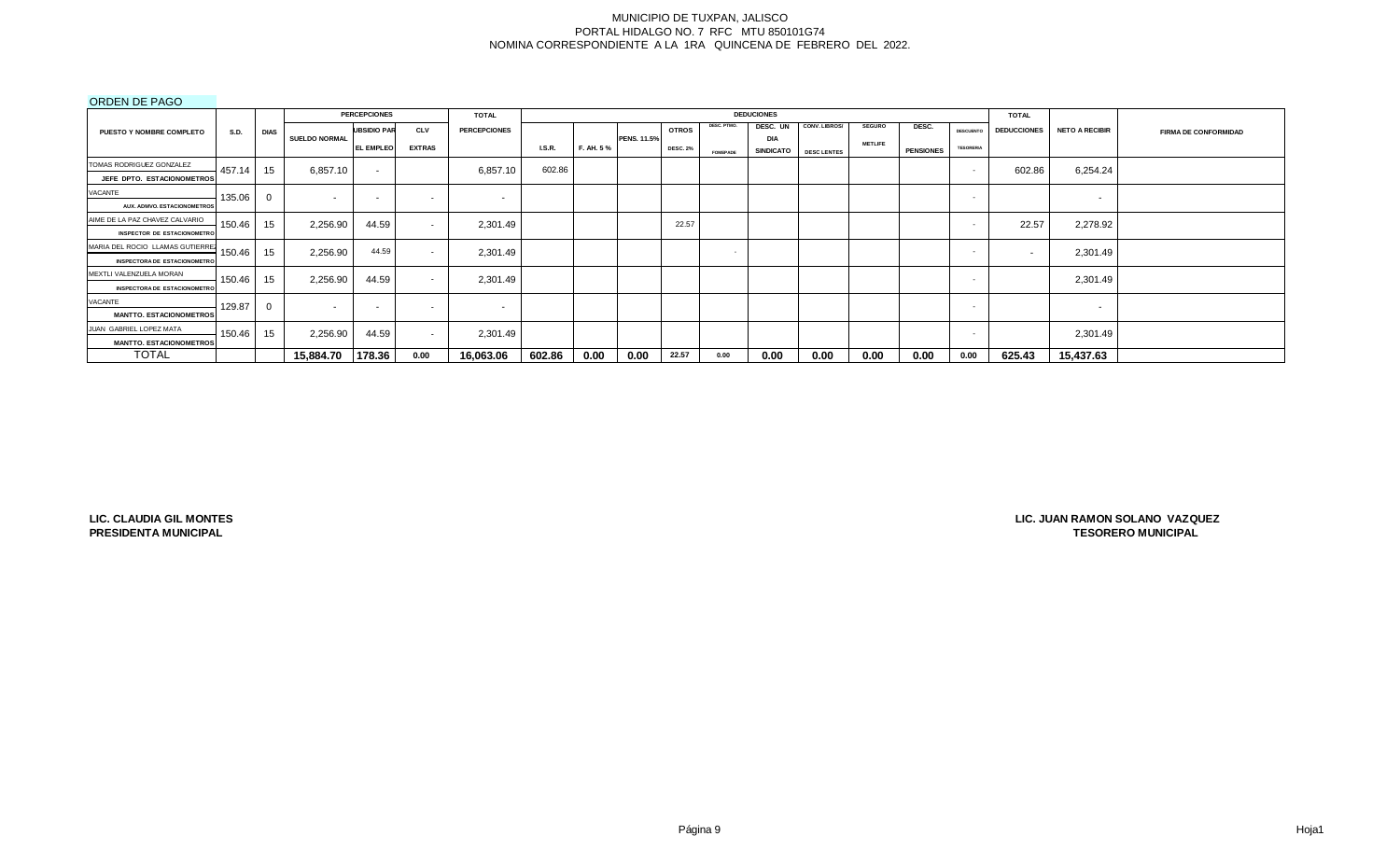# ORDEN DE PAGO

|                                 |             |             |                      | <b>PERCEPCIONES</b>      |               | <b>TOTAL</b>        |                          |           |                    |                 |                 | <b>DEDUCIONES</b>       |                    |                |                  |                  | <b>TOTAL</b>       |                       |                             |
|---------------------------------|-------------|-------------|----------------------|--------------------------|---------------|---------------------|--------------------------|-----------|--------------------|-----------------|-----------------|-------------------------|--------------------|----------------|------------------|------------------|--------------------|-----------------------|-----------------------------|
| PUESTO Y NOMBRE COMPLETO        | <b>S.D.</b> | <b>DIAS</b> |                      | <b>UBSIDIO PAR</b>       | <b>CLV</b>    | <b>PERCEPCIONES</b> |                          |           |                    | <b>OTROS</b>    | DESC. PTMO.     | DESC. UN                | CONV. LIBROS/      | <b>SEGURO</b>  | DESC.            | DESCUENTO        | <b>DEDUCCIONES</b> | <b>NETO A RECIBIR</b> | <b>FIRMA DE CONFORMIDAD</b> |
|                                 |             |             | <b>SUELDO NORMAL</b> | <b>EL EMPLEO</b>         | <b>EXTRAS</b> |                     | <b>I.S.R.</b>            | F. AH. 5% | <b>PENS. 11.5%</b> | <b>DESC. 2%</b> | <b>FOMEPADE</b> | DIA<br><b>SINDICATO</b> | <b>DESC LENTES</b> | <b>METLIFE</b> | <b>PENSIONES</b> | <b>TESORERIA</b> |                    |                       |                             |
|                                 | 337.46      | $\mathbf 0$ | . .                  | $\overline{\phantom{a}}$ | $\sim$        | $\sim$              | $\overline{\phantom{a}}$ |           |                    |                 | $\sim$          |                         | . .                |                |                  | <b>COL</b>       | $\sim$             | $\sim$                |                             |
| JEFE DPTO. APREMIOS Y COBRANZA  |             |             |                      |                          |               |                     |                          |           |                    |                 |                 |                         |                    |                |                  |                  |                    |                       |                             |
| JOSE DE JESUS FARIAS ARTEAGA    | 150.46      | 15          | 2,256.90             | 44.59                    | $\sim$        | 2,301.49            |                          |           |                    |                 |                 |                         |                    |                |                  |                  |                    | 2,301.49              |                             |
| <b>NOTIFICADOR</b>              |             |             |                      |                          |               |                     |                          |           |                    |                 |                 |                         |                    |                |                  |                  |                    |                       |                             |
| NANCY GUADALUPE MEDRANO GUZMAN  | 150.46      | 15          | 2,256.90             | 44.59                    | $\sim$        | 2,301.49            |                          |           |                    |                 | $\sim$          |                         |                    |                |                  | . .              |                    | 2,301.49              |                             |
| <b>AUXILIAR EN DIF</b>          |             |             |                      |                          |               |                     |                          |           |                    |                 |                 |                         |                    |                |                  |                  |                    |                       |                             |
| EMILIANO OROZCO MARTINEZ        | 184.80      | 15          | 2,772.00             | $\sim$                   | $\sim$        | 2,772.00            | 16.82                    |           |                    |                 |                 |                         |                    |                |                  | <b>COL</b>       | 16.82              | 2,755.18              |                             |
| <b>AUX. EDUCACION</b>           |             |             |                      |                          |               |                     |                          |           |                    |                 |                 |                         |                    |                |                  |                  |                    |                       |                             |
| KARINA VILLA SANCHEZ            | 150.46      | 15          | 2,256.90             | 44.59                    | $\sim$        | 2,301.49            |                          |           |                    | 22.57           |                 |                         |                    |                |                  | $\sim$           | 22.57              | 2,278.92              |                             |
| <b>NOTIFICADOR</b>              |             |             |                      |                          |               |                     |                          |           |                    |                 |                 |                         |                    |                |                  |                  |                    |                       |                             |
| JOSE LUIS GARCIA GARCIA         | 150.46      | 15          | 2,256.90             | 44.59                    | $\sim$        | 2,301.49            |                          |           |                    |                 | $\sim$          |                         |                    |                |                  | $\sim$           |                    | 2,301.49              |                             |
| <b>NOTIFICADOR APREMIOS</b>     |             |             |                      |                          |               |                     |                          |           |                    |                 |                 |                         |                    |                |                  |                  |                    |                       |                             |
| JORGE ORLANDO BAUTISTA FLORES   | 260.93      | 15          | 3,913.95             | $\sim$                   | $\sim$        | 3,913.95            | 232.52                   |           |                    | 39.14           |                 |                         |                    |                |                  | $\sim$           | 271.66             | 3,642.29              |                             |
| <b>AUXILIAR GESTORIA SOCIAL</b> |             |             |                      |                          |               |                     |                          |           |                    |                 |                 |                         |                    |                |                  |                  |                    |                       |                             |
| <b>TOTAL</b>                    |             |             | 15,713.55            | 178.36                   | 0.00          | 15,891.91           | 249.34                   | 0.00      | 0.00               | 61.71           | 0.00            | 0.00                    | 0.00               |                | 0.00             | 0.00             | 311.05             | 15,580.86             |                             |

**LIC. CLAUDIA GIL MONTES PRESIDENTA MUNICIPAL**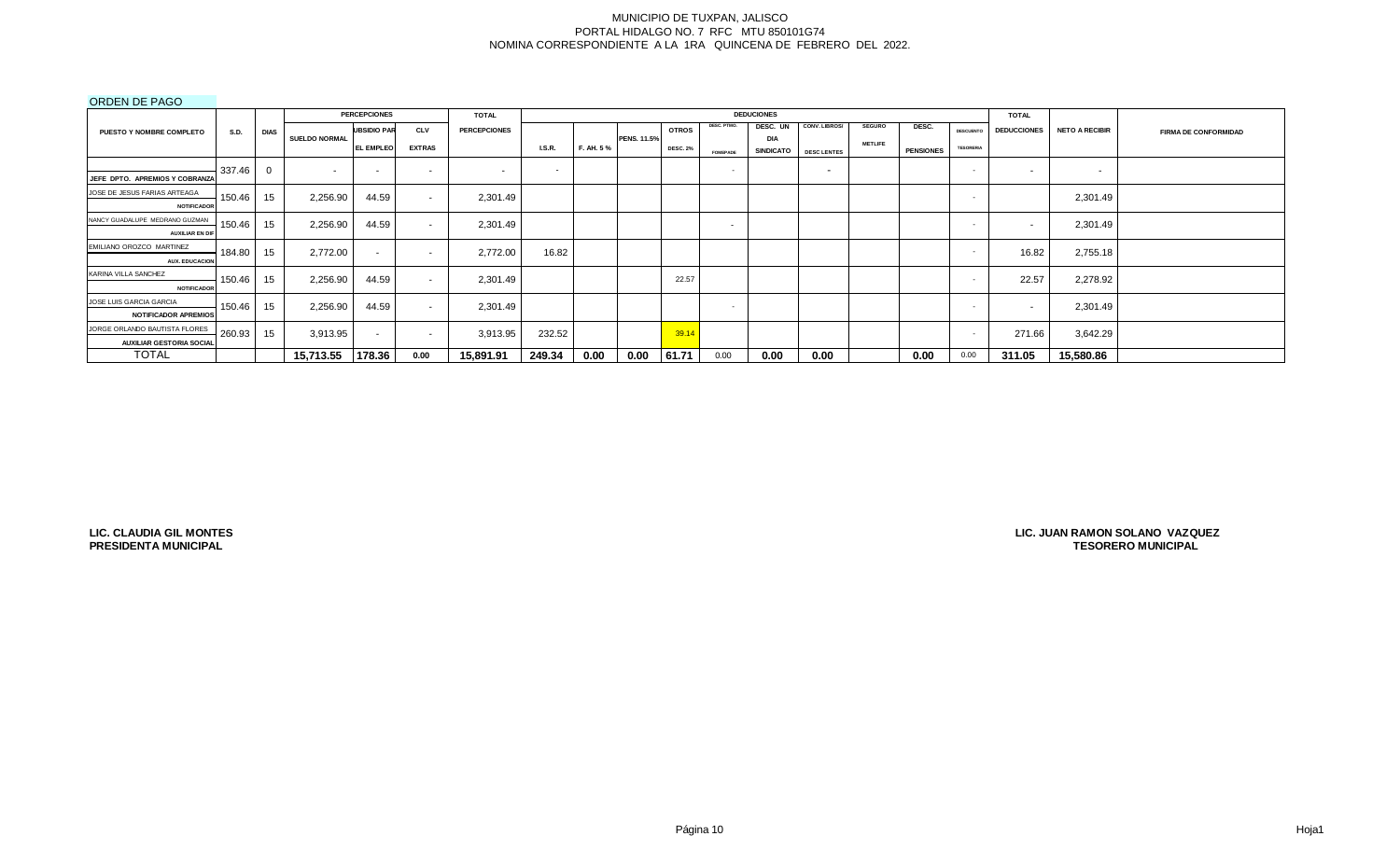# ORDEN DE PAGO

|                                 |             |             |                      | <b>PERCEPCIONES</b> |               | <b>TOTAL</b>        |               |           |                    |                 |                 | <b>DEDUCIONES</b> |                    |                |                  |                  | <b>TOTAL</b>       |                       |                             |
|---------------------------------|-------------|-------------|----------------------|---------------------|---------------|---------------------|---------------|-----------|--------------------|-----------------|-----------------|-------------------|--------------------|----------------|------------------|------------------|--------------------|-----------------------|-----------------------------|
| PUESTO Y NOMBRE COMPLETO        | <b>S.D.</b> | <b>DIAS</b> |                      | <b>UBSIDIO PAR</b>  | <b>CLV</b>    | <b>PERCEPCIONES</b> |               |           |                    | <b>OTROS</b>    | DESC. PTMO.     | DESC. UN          | CONV. LIBROS/      | <b>SEGURO</b>  | DESC.            | <b>DESCUENTO</b> | <b>DEDUCCIONES</b> | <b>NETO A RECIBIR</b> | <b>FIRMA DE CONFORMIDAD</b> |
|                                 |             |             | <b>SUELDO NORMAL</b> | <b>EL EMPLEO</b>    | <b>EXTRAS</b> |                     | <b>I.S.R.</b> | F. AH. 5% | <b>PENS. 11.5%</b> |                 |                 | <b>DIA</b>        |                    | <b>METLIFE</b> |                  | <b>TESORERIA</b> |                    |                       |                             |
|                                 |             |             |                      |                     |               |                     |               |           |                    | <b>DESC. 2%</b> | <b>FOMEPADE</b> | <b>SINDICATO</b>  | <b>DESC LENTES</b> |                | <b>PENSIONES</b> |                  |                    |                       |                             |
| CLAUDIA JHOANNA CRISOSTOMO DIAZ | 457.14      | 15          | 6.857.10             | $\sim$              | $\sim$        | 6,857.10            | 602.86        |           |                    |                 |                 |                   |                    |                |                  | . .              | 602.86             | 6,254.24              |                             |
| JEFE DEL COMEDOR COMUNITARIO    |             |             |                      |                     |               |                     |               |           |                    |                 |                 |                   |                    |                |                  |                  |                    |                       |                             |
| ROSA AMELIA GUERRERO SANCHEZ    | 156.40      | 15          | 2,346.00             | 24.40               | $\sim$        | 2,370.40            |               |           |                    |                 |                 |                   |                    |                |                  | $\sim$           |                    | 2,370.40              |                             |
| <b>COCINERA</b>                 |             |             |                      |                     |               |                     |               |           |                    |                 |                 |                   |                    |                |                  |                  |                    |                       |                             |
| MA. DE JESUS DIAZ MONROY        | 156.40      | 15          | 2,346.00             | 24.40               | $\sim$        | 2,370.40            |               |           |                    |                 |                 |                   |                    |                |                  | $\sim$           |                    | 2,370.40              |                             |
| <b>COCINERA</b>                 |             |             |                      |                     |               |                     |               |           |                    |                 |                 |                   |                    |                |                  |                  |                    |                       |                             |
| BEATRIZ MUNGUIA BARAJAS         | 156.40      | 15          | 2,346.00             | 24.40               |               | 2,370.40            |               |           |                    | 23.46           |                 |                   |                    |                |                  | . .              | 23.46              | 2,346.94              | $***$                       |
| <b>COCINERA</b>                 |             |             |                      |                     |               |                     |               |           |                    |                 |                 |                   |                    |                |                  |                  |                    |                       |                             |
| ANA ISABEL DOMINGUEZ MORENO     | 156.40      | 15          | 2,346.00             | 24.40               | $\sim$        | 2.370.40            |               |           |                    |                 |                 |                   |                    |                |                  |                  |                    | 2,370.40              |                             |
| <b>COCINERA</b>                 |             |             |                      |                     |               |                     |               |           |                    |                 |                 |                   |                    |                |                  |                  |                    |                       |                             |
| <b>TOTAL</b>                    |             |             | 16.241.10            | 97.60               | 0.00          | 16,338.70           | 602.86        | 0.00      | 0.00               | 23.46           | 0.00            | 0.00              |                    |                |                  | 0.00             | 626.32             | 15,712.38             |                             |

**LIC. CLAUDIA GIL MONTES PRESIDENTA MUNICIPAL**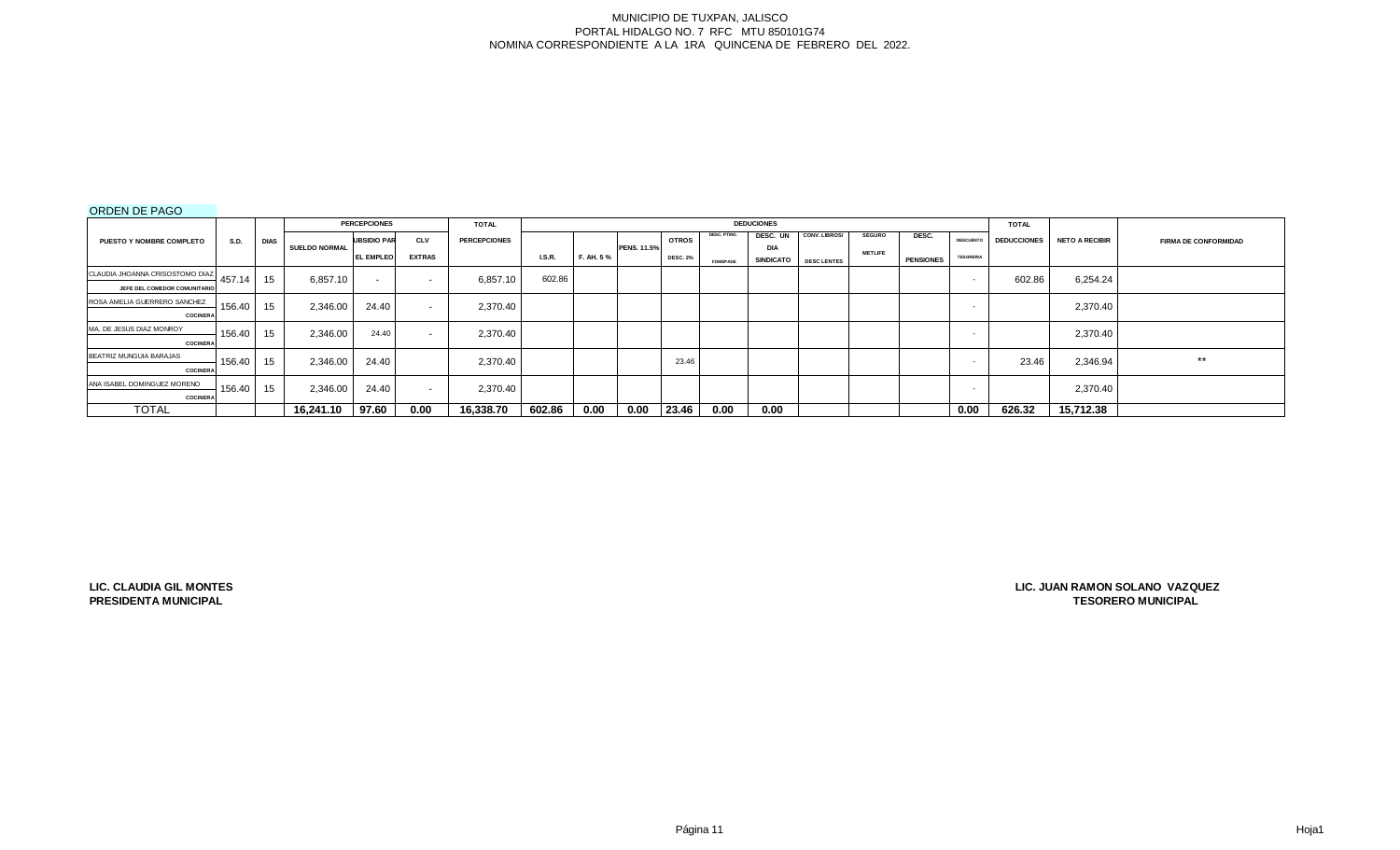|                                                                 |             |             |                      | <b>PERCEPCIONES</b> |               | <b>TOTAL</b>        |               |           |                    |                 |                 | <b>DEDUCIONES</b>              |                    |                |                  |                  | <b>TOTAL</b>       |                       |                             |
|-----------------------------------------------------------------|-------------|-------------|----------------------|---------------------|---------------|---------------------|---------------|-----------|--------------------|-----------------|-----------------|--------------------------------|--------------------|----------------|------------------|------------------|--------------------|-----------------------|-----------------------------|
| PUESTO Y NOMBRE COMPLETO                                        | <b>S.D.</b> | <b>DIAS</b> |                      | <b>UBSIDIO PAR</b>  | <b>CLV</b>    | <b>PERCEPCIONES</b> |               |           |                    | <b>OTROS</b>    | DESC. PTMO.     | DESC. UN                       | CONV. LIBROS/      | <b>SEGURO</b>  | DESC.            | <b>DESCUENTO</b> | <b>DEDUCCIONES</b> | <b>NETO A RECIBIR</b> | <b>FIRMA DE CONFORMIDAD</b> |
|                                                                 |             |             | <b>SUELDO NORMAL</b> | <b>EL EMPLEO</b>    | <b>EXTRAS</b> |                     | <b>I.S.R.</b> | F. AH. 5% | <b>PENS. 11.5%</b> | <b>DESC. 2%</b> | <b>FOMEPADE</b> | <b>DIA</b><br><b>SINDICATO</b> | <b>DESC LENTES</b> | <b>METLIFE</b> | <b>PENSIONES</b> | <b>TESORERIA</b> |                    |                       |                             |
| GILBERTO SANCHEZ LOPEZ                                          | 153.47      |             | 2,302.05             |                     |               |                     |               |           |                    |                 |                 |                                |                    |                |                  |                  |                    |                       | $\star$                     |
| <b>RECOLECTOR</b>                                               |             | 15          |                      | 41.70               | 345.31        | 2,689.06            | $\sim$        |           |                    |                 |                 |                                |                    |                |                  | $\sim$           | $\sim$             | 2,689.06              |                             |
| ARMANDO CORTES LARA                                             | 329.60      | 15          | 4,944.00             | $\sim$              | $\sim$        | 4,944.00            | 330.37        |           |                    | 49.44           |                 |                                |                    |                |                  | $\sim$           | 379.81             | 4,564.19              | $***$                       |
| <b>AUXILIAR DE SISTEMAS</b>                                     |             |             |                      |                     |               |                     |               |           |                    |                 |                 |                                |                    |                |                  |                  |                    |                       |                             |
| ANA TERESA OROZCO NUÑEZ<br><b>AUXILIAR DE SISTEMAS</b>          | 139.03      | 15          | 2,085.45             | 69.49               | $\sim$        | 2,154.94            | $\sim$        |           |                    |                 |                 |                                |                    |                |                  | $\sim$           | $\sim$             | 2,154.94              |                             |
| MARTIN BARAJAS FLORES                                           |             |             |                      |                     |               |                     |               |           |                    |                 |                 |                                |                    |                |                  |                  |                    |                       |                             |
| APOYO UNIDAD DEPORTIVA                                          | 153.47      | 15          | 2,302.05             | 41.70               | $\sim$        | 2,343.75            | $\sim$        |           |                    |                 | <b>Section</b>  |                                |                    |                |                  | $\sim$           | $\sim$             | 2,343.75              |                             |
| JOANA VALENCIA CASTAÑEÑDA                                       | 185.40      | 15          | 2,781.00             | $\sim$              | $\sim$        | 2.781.00            | 17.61         |           |                    |                 |                 |                                |                    |                |                  | - 1              | 17.61              | 2,763.39              |                             |
| SUBDIRECTOR BIENESTAR JOVENES                                   |             |             |                      |                     |               |                     |               |           |                    |                 |                 |                                |                    |                |                  |                  |                    |                       |                             |
| REYNA ISABEL MARTINEZ HERNANDEZ<br>RECAUDADOR MERCADO MUNICIPAL | 150.46      | 15          | 2,256.90             | 44.59               | $\sim$        | 2,301.49            | $\sim$        |           |                    |                 |                 |                                |                    |                |                  | $\sim$           | $\sim$             | 2,301.49              |                             |
| FULGENCIO CALVARIO MAGAÑA                                       | 193.10      | 15          | 2,896.50             | $\sim$              | $\sim$        | 2,896.50            | 27.66         |           |                    |                 |                 |                                |                    |                |                  | $\sim$ $-$       | 27.66              | 2,868.84              |                             |
| AUX. PARQUE VEHICULAR                                           |             |             |                      |                     |               |                     |               |           |                    |                 |                 |                                |                    |                |                  |                  |                    |                       |                             |
| CELINE ANGELINE MEZA CHOCOTECO                                  | 130.34      | 15          | 1,955.10             | 77.83               | $\sim$        | 2,032.93            |               |           |                    |                 |                 |                                |                    |                |                  | $\sim$           | $\sim$             | 2,032.93              |                             |
| AUX. AMDVO. BIENESTAR JOVENES                                   |             |             |                      |                     |               |                     |               |           |                    |                 |                 |                                |                    |                |                  |                  |                    |                       |                             |
| JUAN JOSE HERNANEZ VAZQUEZ<br><b>ASEO PUBLICO</b>               | 153.47      | 15          | 2,302.05             | 41.70               | 306.94        | 2,650.69            |               |           |                    |                 |                 |                                |                    |                |                  | $\sim$           | $\sim$             | 2,650.69              | $***$                       |
| LUIS ALONSO OSORIO CEJA                                         |             |             |                      |                     |               |                     |               |           |                    |                 |                 |                                |                    |                |                  |                  |                    |                       |                             |
| <b>AUX. OBRAS PUBLICAS</b>                                      | 386.20      | 15          | 5,793.00             | $\sim$              | $\sim$        | 5,793.00            | 443.31        |           |                    |                 |                 | $\overline{\phantom{a}}$       |                    |                |                  | $\sim$           | 443.31             | 5,349.69              |                             |
| ROBERTO HINOJOSA ACEVEDO<br>AUX. MAQUINARIA                     | 257.50      | 15          | 3,862.50             | $\sim$              | $\sim$        | 3,862.50            | 228.04        |           |                    |                 | $\sim$          |                                |                    |                |                  | $\sim$           | 228.04             | 3,634.46              |                             |
| ARLENNE BENICE FIGUEROA TORRES                                  |             |             |                      |                     |               |                     |               |           |                    |                 |                 |                                |                    |                |                  |                  |                    |                       | $\star$                     |
| ENC. BAÑOS MERCADO MPA                                          | 139.03      | 15          | 2,085.45             | 69.49               | 278.06        | 2,433.00            | $\sim$        |           |                    |                 |                 |                                |                    |                |                  | $\sim$           | $\sim$             | 2,433.00              |                             |
| CHRISTIAN LIZETH GARCIA GUERRER                                 | 457.14      | 15          | 6,857.10             | $\sim$              | $\sim$        | 6,857.10            | 602.86        |           |                    |                 | $\sim$          |                                |                    |                |                  | $\sim$           | 602.86             | 6,254.24              |                             |
| JEFE INNOVACION                                                 |             |             |                      |                     |               |                     |               |           |                    |                 |                 |                                |                    |                |                  |                  |                    |                       |                             |
| JORGE ENRIQUE CORTES MENDOZA<br><b>AUX. PARQUE VEHICULAR</b>    | 167.29      | 15          | 2,509.35             | 13.95               | $\sim$        | 2,523.30            | $\sim$        |           |                    | 25.09           |                 |                                |                    |                |                  | $\sim$           | 25.09              | 2,498.21              |                             |
| <b>TOTAL</b>                                                    |             |             | 44,932.50            | 400.45              | 930.31        | 46,263.26           | 1,649.85      | 0.00      | 0.00               | 74.53           | 0.00            | 0.00                           |                    |                |                  | 0.00             | 1,724.38           | 44.538.87             |                             |

**LIC. CLAUDIA GIL MONTES PRESIDENTA MUNICIPAL**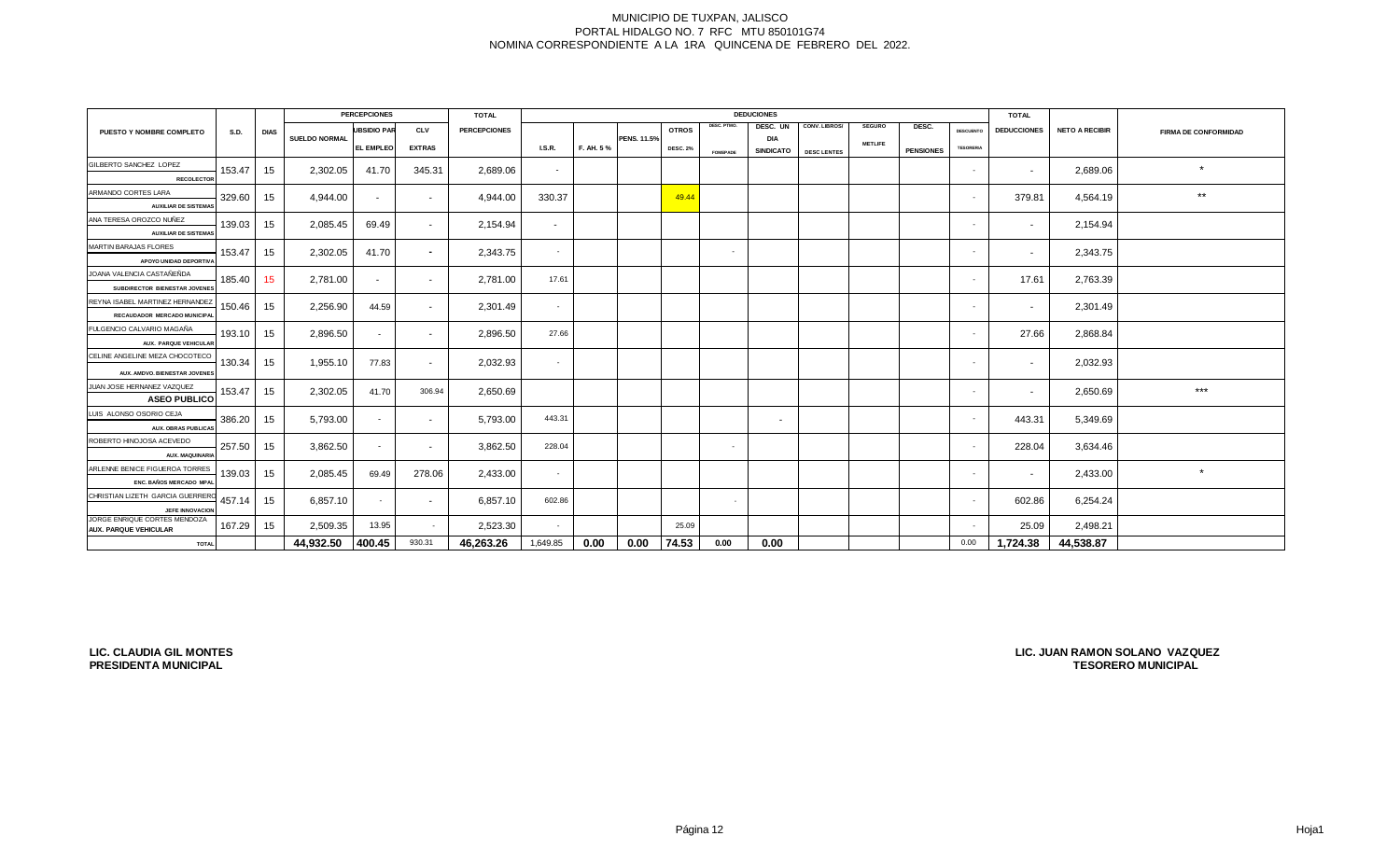| <b>PERCEPCIONES</b>                                               |        |             |                      |                  |                          | <b>TOTAL</b>        |          |           |                          |                 | <b>DEDUCIONES</b> | <b>TOTAL</b>     |                    |                |                  |                  |                          |                       |                             |
|-------------------------------------------------------------------|--------|-------------|----------------------|------------------|--------------------------|---------------------|----------|-----------|--------------------------|-----------------|-------------------|------------------|--------------------|----------------|------------------|------------------|--------------------------|-----------------------|-----------------------------|
| PUESTO Y NOMBRE COMPLETO                                          | S.D.   | <b>DIAS</b> |                      | UBSIDIO PAR      | <b>CLV</b>               | <b>PERCEPCIONES</b> |          |           |                          | <b>OTROS</b>    | <b>DESC. PTMO</b> | DESC. UN         | CONV. LIBROS/      | <b>SEGURO</b>  | DESC.            | <b>DESCUENTO</b> | <b>DEDUCCIONES</b>       | <b>NETO A RECIBIR</b> | <b>FIRMA DE CONFORMIDAD</b> |
|                                                                   |        |             | <b>SUELDO NORMAL</b> | <b>EL EMPLEO</b> | <b>EXTRAS</b>            |                     | LS.R.    | F. AH. 5% | <b>PENS. 11.5%</b>       | <b>DESC. 1%</b> |                   | <b>DIA</b>       |                    | <b>METLIFE</b> |                  | <b>TESORERIA</b> |                          |                       |                             |
|                                                                   |        |             |                      |                  |                          |                     |          |           |                          |                 | <b>FOMEPADE</b>   | <b>SINDICATO</b> | <b>DESC LENTES</b> |                | <b>PENSIONES</b> |                  |                          |                       |                             |
| RIGOBERTO RUA MUNGUIA                                             | 154.50 | 15          | 2,317.50             | 40.71            | $\sim$                   | 2,358.21            | $\sim$   |           |                          |                 |                   | $\sim$           |                    |                |                  | $\sim$           | $\overline{\phantom{a}}$ | 2,358.21              |                             |
| <b>INSPECTOR DE LIMPIEZA</b>                                      |        |             |                      |                  |                          |                     |          |           |                          |                 |                   |                  |                    |                |                  |                  |                          |                       |                             |
| VITALINA ALCARAZ TORRES                                           | 655.97 | 15          | 9,839.55             | $\sim$           | $\sim$                   | 9,839.55            | 1,112.50 |           |                          |                 |                   | $\sim$           |                    |                |                  | $\sim$           | 1,112.50                 | 8,727.05              | $\star\star$                |
| <b>ASESOR DE PRESIDENCIA</b>                                      |        |             |                      |                  |                          |                     |          |           |                          |                 |                   |                  |                    |                |                  |                  |                          |                       |                             |
| <b>ISAURA GARCIA CASTREJON</b><br>AUX. SALUD Y BIENESTAR FAM      | 190.55 | 15          | 2,858.25             | $\sim$           | $\overline{\phantom{a}}$ | 2,858.25            | 24.33    |           |                          |                 | $\sim$            |                  |                    |                |                  | $\sim$           | 24.33                    | 2,833.92              |                             |
| CLEMENTINA CALVARIO GONZALEZ<br>AUX. VIVERO                       | 171.66 | 15          | 2,574.90             | 9.75             | $\sim$                   | 2,584.65            | $\sim$   |           |                          |                 |                   |                  |                    |                |                  |                  | $\sim$                   | 2,584.65              |                             |
| ADRIANA CASTELLANOS CASTREJON<br>PROMOTOR DEPORTES                | 159.65 | 15          | 2,394.75             | 21.28            | $\sim$                   | 2,416.03            | $\sim$   |           |                          |                 |                   |                  |                    |                |                  |                  | $\sim$                   | 2,416.03              |                             |
| NICOLAS SANCHEZ CAMPOS<br><b>AUX. RASTRO MUNICIPA</b>             | 154.48 | 15          | 2,317.20             | 40.73            | 540.68                   | 2,898.61            | $\sim$   |           |                          |                 | $\sim$            |                  |                    |                |                  | $\sim$           | $\sim$                   | 2,898.61              | $***$                       |
| EDWIN SILVA CASTILLO<br><b>AUXILIAR SERV MPALES</b>               | 305.56 | 15          | 4,583.40             | $\sim$           | $\sim$                   | 4,583.40            | 290.79   |           |                          |                 |                   |                  |                    |                |                  | $\sim$           | 290.79                   | 4,292.61              |                             |
| NORMA ELIZABETH MANRIQUEZ GOM<br><b>AUX. RECEPCION</b>            | 164.68 | 15          | 2,470.20             | 16.45            | $\sim$                   | 2,486.65            | $\sim$   |           |                          | 24.70           |                   |                  |                    |                |                  | $\sim$           | 24.70                    | 2,461.95              |                             |
| ALMA CELINA CORTES FLORES<br>AUX. TECNICO OBRAS PUBLICAS          | 144.20 | 15          | 2,163.00             | 64.53            | $\sim$                   | 2,227.53            | $\sim$   |           | $\overline{\phantom{a}}$ |                 | $\sim$            |                  |                    |                |                  | $\sim$           | $\sim$                   | 2,227.53              |                             |
| ISIS CAROLINA HERNADEZ CARDENAS<br>JEFE DPTO. MECADO MUNICIPA     | 457.14 | 15          | 6,857.10             | $\sim$           | $\sim$                   | 6,857.10            | 602.86   |           |                          |                 |                   |                  |                    |                |                  | $\sim$           | 602.86                   | 6,254.24              |                             |
| ALEJANDRO MARTINEZ MARTINEZ<br>OFICIAL ALBAÑIL OBRAS PUBLICAS     | 313.30 | 15          | 4,699.50             | $\sim$           | $\sim$                   | 4,699.50            | 300.90   |           | $\overline{\phantom{a}}$ | . .             |                   | $\sim$           |                    |                |                  | $\sim$           | 300.90                   | 4,398.60              | $\star$                     |
| J. CRUZ GONZALEZ GOMEZ<br>RECAUDADOR MERCADO MPA                  | 160.80 | 15          | 2,412.00             | 20.18            | $\overline{\phantom{a}}$ | 2,432.18            | $\sim$   |           |                          |                 |                   |                  |                    |                |                  |                  | $\sim$                   | 2,432.18              |                             |
| CESAR RENE GARCIA BARAJAS<br><b>INSPECTOR FISCA</b>               | 259.94 | 15          | 3,899.10             | $\sim$           | $\overline{\phantom{a}}$ | 3,899.10            | 231.23   |           |                          |                 |                   |                  |                    |                |                  |                  | 231.23                   | 3,667.87              |                             |
| TRANQUILINO FLORIAN CRUZ<br>OFICIAL DE REG. CIVIL DELEG. PLATANAF | 70.43  | 15          | 1,056.45             | 147.37           | $\sim$                   | 1,203.82            | $\sim$   |           |                          |                 |                   |                  |                    |                |                  |                  | $\overline{\phantom{a}}$ | 1,203.82              |                             |
| ELSA ALVAREZ GONZALEZ                                             | 137.32 | 15          | 2,059.80             | 71.13            | $\sim$                   | 2,130.93            | $\sim$   |           |                          |                 |                   |                  |                    |                |                  |                  | $\sim$                   | 2,130.93              |                             |
| ASISTENTE DEL CONSULTORIO MEDICO                                  |        |             |                      |                  |                          |                     |          |           |                          |                 |                   |                  |                    |                |                  |                  |                          |                       |                             |
| MARIA ELENA DIAZ AMBRIZ<br>AUX. CDC                               | 156.40 | 15          | 2,346.00             | 24.40            | $\sim$                   | 2,370.40            | $\sim$   |           |                          |                 |                   |                  |                    |                |                  | $\sim$           | $\sim$                   | 2,370.40              |                             |
| <b>TOTAL</b>                                                      |        |             | 54.848.70            | 456.53           | 540.68                   | 55,845.91           | 2,562.61 | 0.00      | 0.00                     | 24.70           | 0.00              | 0.00             |                    |                |                  | 0.00             | 2,587.31                 | 53,258.60             |                             |

**LIC. CLAUDIA GIL MONTES PRESIDENTA MUNICIPAL**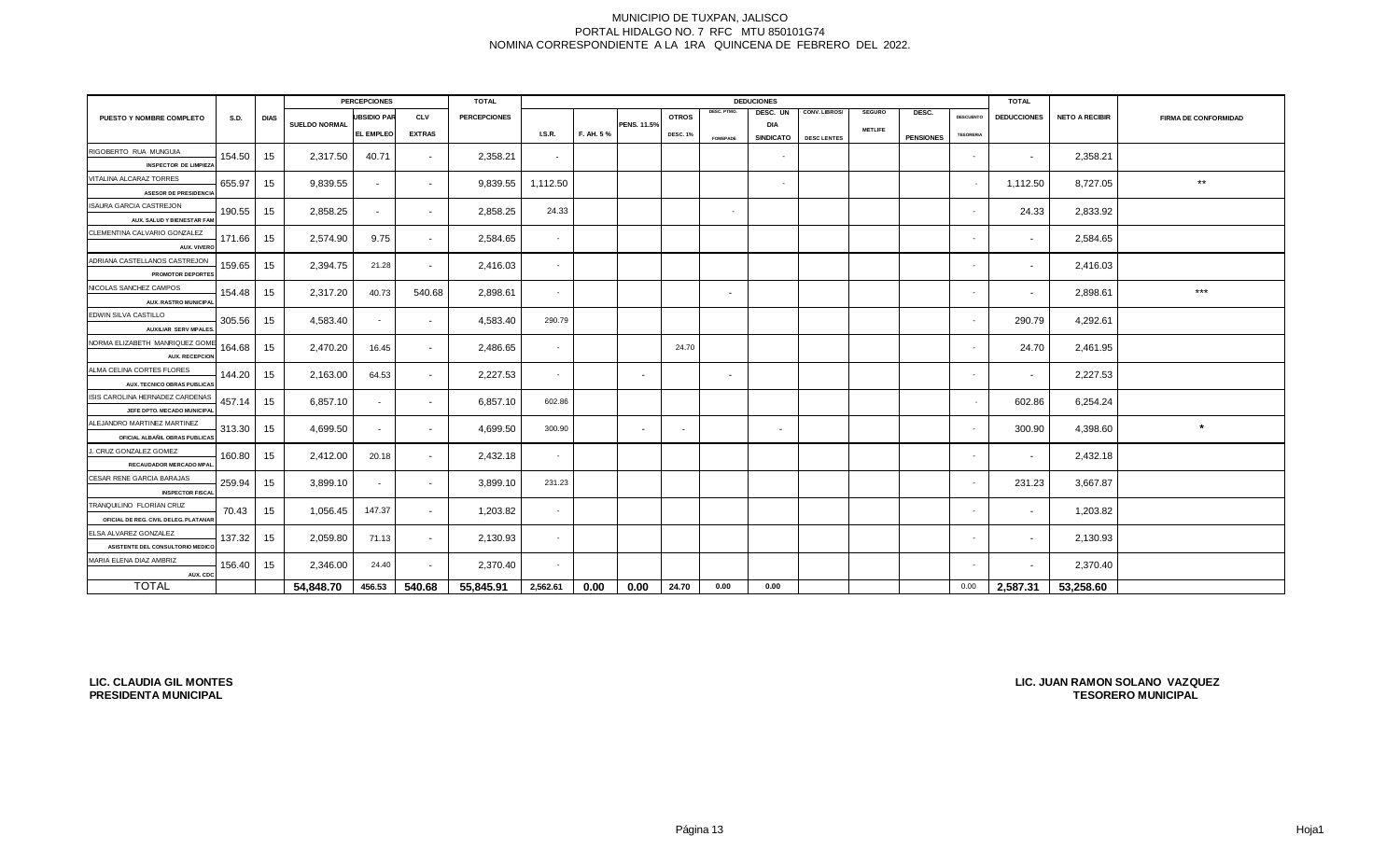|                                                      | <b>PERCEPCIONES</b><br><b>DEDUCIONES</b><br>TOTAL |             |                      |                    |               |                     |          |           |                 | <b>TOTAL</b>    |                 |                          |                    |                |                  |                  |                    |                       |                             |
|------------------------------------------------------|---------------------------------------------------|-------------|----------------------|--------------------|---------------|---------------------|----------|-----------|-----------------|-----------------|-----------------|--------------------------|--------------------|----------------|------------------|------------------|--------------------|-----------------------|-----------------------------|
| PUESTO Y NOMBRE COMPLETO                             | <b>S.D.</b>                                       | <b>DIAS</b> |                      | <b>UBSIDIO PAR</b> | <b>CLV</b>    | <b>PERCEPCIONES</b> |          |           |                 | <b>OTROS</b>    | DESC. PTMO.     | DESC. UN                 | CONV. LIBROS/      | <b>SEGURO</b>  | DESC.            | <b>DESCUENTO</b> | <b>DEDUCCIONES</b> | <b>NETO A RECIBIR</b> | <b>FIRMA DE CONFORMIDAD</b> |
|                                                      |                                                   |             | <b>SUELDO NORMAL</b> | <b>EL EMPLEO</b>   | <b>EXTRAS</b> |                     | LS.R.    | F. AH. 5% | PENS. 11.5%     | <b>DESC. 2%</b> |                 | DIA<br><b>SINDICATO</b>  |                    | <b>METLIFE</b> | <b>PENSIONES</b> | <b>TESORERIA</b> |                    |                       |                             |
| HECTOR GERMAN VELARDE LLAMAS                         |                                                   |             |                      |                    |               |                     |          |           |                 |                 | <b>FOMEPADE</b> |                          | <b>DESC LENTES</b> |                |                  |                  |                    |                       |                             |
| AUX. DE DIRECCION JURIDICA                           | 655.97                                            | 15          | 9,839.55             | $\sim$             | 819.96        | 10,659.51           | 1,112.50 |           | 1,131.55        |                 |                 | $\sim$                   |                    |                |                  | $\sim$           | 2,244.05           | 8,415.46              | $\star$                     |
| CESAR GABRIEL VELARDE LLAMAS                         |                                                   |             |                      |                    |               |                     |          |           |                 |                 |                 |                          |                    |                |                  |                  |                    |                       | $\star$                     |
| <b>AUX. APREMIOS</b>                                 | 570.93                                            | 15          | 8,563.95             | $\sim$             | $\sim$        | 8,563.95            | 894.53   | 513.84    | 984.85          | 85.64           |                 | $\sim$                   |                    |                |                  | $\sim$           | 2,478.86           | 6,085.09              |                             |
| IGNACIO MELCHOR ALCARAZ                              | 206.00                                            | 15          | 3,090.00             | $\sim$             | $\sim$        | 3,090.00            | 60.72    |           |                 |                 |                 | $\sim$                   |                    |                |                  | $\sim$           | 60.72              | 3,029.28              |                             |
| AUX. VIVERO                                          |                                                   |             |                      |                    |               |                     |          |           |                 |                 |                 |                          |                    |                |                  |                  |                    |                       |                             |
| EUSTOLIO SANCHEZ CARDENAS                            | 123.60                                            | 15          | 1,854.00             | 84.31              | $\sim$        | 1,938.31            | $\sim$   |           |                 |                 |                 | $\sim$                   |                    |                |                  | $\sim$           | $\sim$             | 1,938.31              |                             |
| <b>JARDINERO</b>                                     |                                                   |             |                      |                    |               |                     |          |           |                 |                 |                 |                          |                    |                |                  |                  |                    |                       |                             |
| RAMIRO ORTIZ ROSALES                                 | 169.95                                            | 15          | 2,549.25             | 11.39              | $\sim$        | 2,560.64            | $\sim$   |           |                 |                 |                 | $\sim$                   |                    |                |                  | $\sim$           | $\sim$             | 2,560.64              |                             |
| <b>VELADOR</b>                                       |                                                   |             |                      |                    |               |                     |          |           |                 |                 |                 |                          |                    |                |                  |                  |                    |                       |                             |
| ANTONIO MEZA MARTINEZ                                | 153.47                                            | 15          | 2,302.05             | 41.70              | $\sim$        | 2,343.75            | $\sim$   |           |                 |                 |                 | $\sim$                   |                    |                |                  |                  |                    | 2,343.75              |                             |
| AUX. CASA DE LA CULTURA<br>ANDRIK ROBERTO RUIZ ROLON |                                                   |             |                      |                    |               |                     |          |           |                 |                 |                 |                          |                    |                |                  |                  |                    |                       |                             |
| <b>INSPECTOR DE SERVICIOS PUBLICOS MPALES</b>        | 308.97                                            | 15          | 4,634.55             | $\sim$             | $\sim$        | 4,634.55            | 295.24   |           |                 |                 | $\sim$          | $\sim$                   | $\sim$             |                |                  | $\sim$           | 295.24             | 4,339.31              | $\star$                     |
| LEONARDO ADONAY GUERRERO PUEN                        |                                                   |             |                      |                    |               |                     |          |           |                 |                 |                 |                          |                    |                |                  |                  |                    |                       |                             |
| ORGANO DE CONTROL INTERNO                            | 308.97                                            | 15          | 4,634.55             | $\sim$             | $\sim$        | 4,634.55            | 295.24   |           |                 |                 |                 | $\sim$                   |                    |                |                  |                  | 295.24             | 4,339.31              |                             |
| FRANCISCO JAVIER HERNANDEZ VAZQ                      | 164.80                                            | 15          | 2,472.00             | 16.34              | $\sim$        | 2,488.34            | $\sim$   |           |                 |                 | $\sim$          | $\sim$                   |                    |                |                  | ۰.               | $\sim$             | 2,488.34              |                             |
| <b>INSPECTOR DE LIMPIEZA</b>                         |                                                   |             |                      |                    |               |                     |          |           |                 |                 |                 |                          |                    |                |                  |                  |                    |                       |                             |
| IGNACIO ISABELES GOMEZ                               | 200.85                                            | 15          | 3,012.75             | $\sim$             | $\sim$        | 3,012.75            | 37.78    |           |                 |                 |                 | $\sim$                   |                    |                |                  | $\sim$           | 37.78              | 2,974.97              |                             |
| <b>AUX. COM. SOCIAL</b>                              |                                                   |             |                      |                    |               |                     |          |           |                 |                 |                 |                          |                    |                |                  |                  |                    |                       |                             |
| <b>ELVA CRISTINA VARGAS MARTINEZ</b>                 | 231.72                                            | 15          | 3,475.80             | $\sim$             | 3,280.00      | 6,755.80            | 94.30    |           |                 | 34.76           |                 | $\overline{\phantom{a}}$ |                    |                |                  |                  | 129.06             | 6,626.74              |                             |
| <b>SECRETARIA PARTICULAR</b>                         |                                                   |             |                      |                    |               |                     |          |           |                 |                 |                 |                          |                    |                |                  |                  |                    |                       |                             |
| MIGUEL ANGEL MEJIA MANRIQUEZ                         | 270.33                                            | 15          | 4,054.95             | $\sim$             | $\sim$        | 4,054.95            | 244.79   |           |                 |                 |                 | $\sim$                   |                    |                |                  |                  | 244.79             | 3,810.16              |                             |
| AUX. CASA DE LA CULTURA<br>ANA ELSA LIZARDI FLORES   |                                                   |             |                      |                    |               |                     |          |           |                 |                 |                 |                          |                    |                |                  |                  |                    |                       |                             |
| <b>AUX. PLANEACION</b>                               | 156.91                                            | 15          | 2,353.65             | 23.91              | $\sim$        | 2,377.56            | $\sim$   |           |                 | 23.54           |                 | $\sim$                   |                    |                |                  | $\sim$           | 23.54              | 2,354.02              |                             |
| NADIA LIZBETH FIGUEROA TORRES                        |                                                   |             |                      |                    |               |                     |          |           |                 |                 |                 |                          |                    |                |                  |                  |                    |                       |                             |
| <b>SECRETARIA CEMENTERIOS</b>                        | 110.07                                            | 15          | 1,651.05             | 109.21             | $\sim$        | 1,760.26            | $\sim$   |           |                 |                 |                 | $\sim$                   |                    |                |                  | $\sim$           | $\sim$             | 1,760.26              |                             |
| MARIA XOCHITL BOJADO VENEGAS                         | 193.10                                            |             | 2,896.50             |                    | $\sim$        | 2,896.50            | 27.66    |           |                 | 28.97           |                 | $\sim$                   |                    |                |                  | $\sim$           | 56.63              | 2,839.88              |                             |
| <b>ASISTENTE JURIDICO</b>                            |                                                   | 15          |                      | $\sim$             |               |                     |          |           |                 |                 |                 |                          |                    |                |                  |                  |                    |                       |                             |
|                                                      |                                                   |             | 57,384.60            | 286.86             | 4,099.96      | 61,771.42           | 3,062.76 |           | 513.84 2,116.40 | 172.90          | $\sim$          | $\sim$                   | $\sim 10^{-11}$    |                | $\sim$           | $\sim$ $-$       | 5,865.90           | 55,905.52             |                             |

| 552,957.27 | 3,098.13 | 14,727.12 | 570,782.52 | 28,878.59 | ,209.68 | 14,950.09 | 1,758.57 | $\sim$             |                           | 593.73   | 13.419.35 | $\overline{\phantom{a}}$ | 66,810.01     | 503,972.51 |
|------------|----------|-----------|------------|-----------|---------|-----------|----------|--------------------|---------------------------|----------|-----------|--------------------------|---------------|------------|
|            |          |           |            |           |         |           | 1%       |                    |                           | 6%       |           |                          | UN DIA        |            |
|            |          |           |            |           |         | Martha    | 776.97   | <b>JOSE MANUEL</b> |                           | 4.248.59 |           |                          |               |            |
|            |          |           |            |           |         | ROXAN/    | 807.05   |                    | <b>BRENDA</b><br>2.961.08 |          |           | <b>PATY</b>              |               |            |
|            |          |           |            |           |         |           |          |                    |                           | 7,209.68 |           |                          | <b>MARTHA</b> |            |

NVO. SIND 239.97

**LIC. CLAUDIA GIL MONTES PRESIDENTA MUNICIPAL**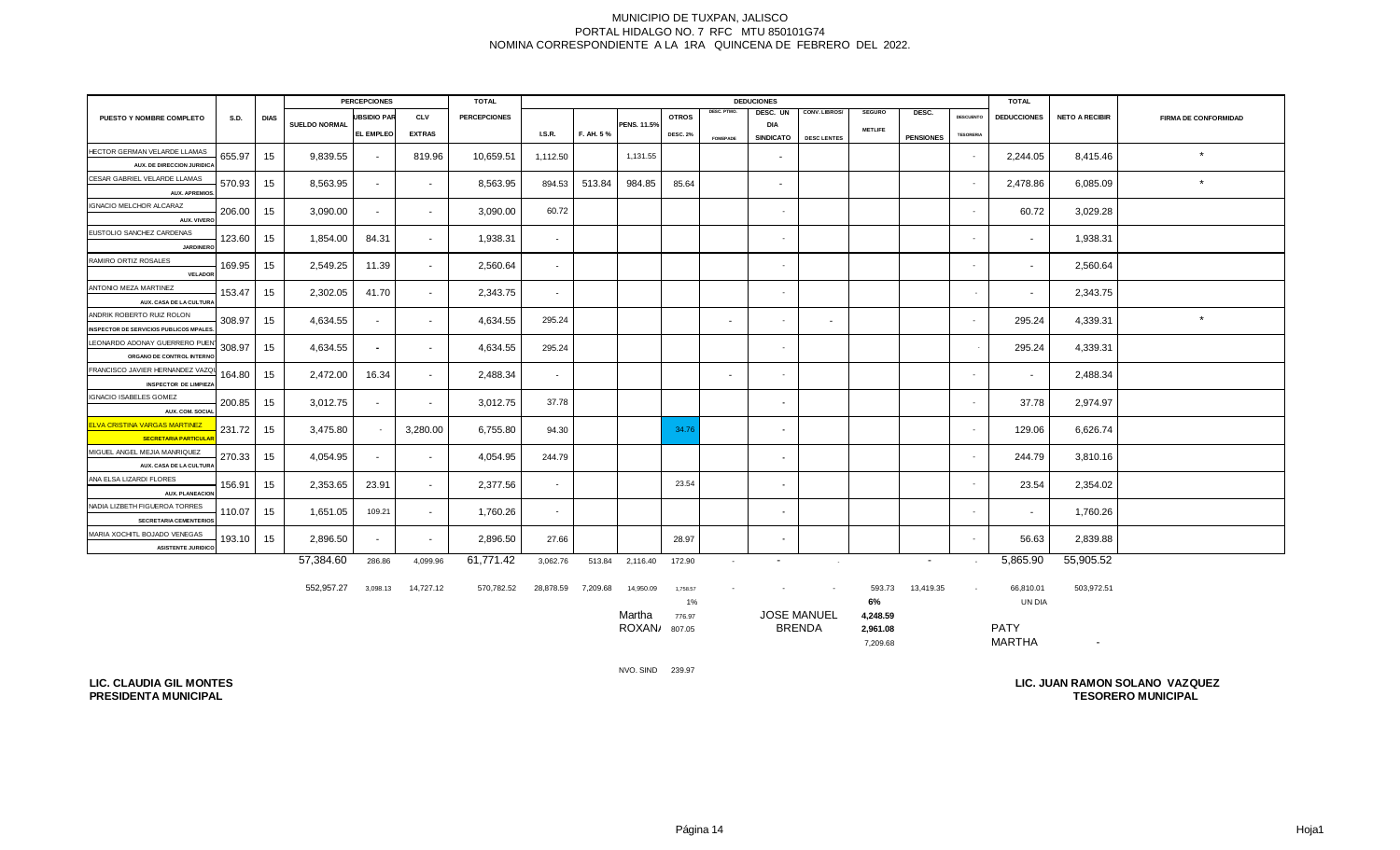| <b>PERCEPCIONES</b>                                                 |             |             | <b>TOTAL</b>  |                          |                |                     |               |                | <b>DEDUCIONES</b>        |                          |                 |                          |                    | <b>TOTAL</b>   |                          |                          |                          |                       |                             |
|---------------------------------------------------------------------|-------------|-------------|---------------|--------------------------|----------------|---------------------|---------------|----------------|--------------------------|--------------------------|-----------------|--------------------------|--------------------|----------------|--------------------------|--------------------------|--------------------------|-----------------------|-----------------------------|
| PUESTO Y NOMBRE COMPLETO                                            | <b>S.D.</b> | <b>DIAS</b> |               | <b>UBSIDIO PAR</b>       | <b>CLV</b>     | <b>PERCEPCIONES</b> |               |                |                          | <b>OTROS</b>             | DESC. PTMO.     | DESC. UN                 | CONV. LIBROS/      | <b>SEGURO</b>  | DESC.                    | DESCUENTO                | <b>DEDUCCIONES</b>       | <b>NETO A RECIBIR</b> | <b>FIRMA DE CONFORMIDAD</b> |
|                                                                     |             |             | SUELDO NORMAL | <b>EL EMPLEO</b>         | <b>EXTRAS</b>  |                     | <b>I.S.R.</b> | F. AH. 5%      | PENS. 11.5%              | <b>DESC. 2%</b>          | <b>FOMEPADE</b> | DIA<br><b>SINDICATO</b>  | <b>DESC LENTES</b> | <b>METLIFE</b> | <b>PENSIONES</b>         | <b>TESORERIA</b>         |                          |                       |                             |
| ALONSO PULIDO DIAZ<br>JEFE PROMOCION ECONOMIC.                      | 457.14      | 15          | 6,857.10      | $\overline{\phantom{a}}$ | $\sim$         | 6,857.10            | 602.86        |                |                          |                          |                 | $\sim$                   |                    |                |                          | $\sim$                   | 602.86                   | 6,254.24              |                             |
| EVERARDO SANTANA AGUILAR<br><b>ASESOR DE PRESIDENCIA</b>            | 457.14      | 15          | 6,857.10      | $\blacksquare$           | $\blacksquare$ | 6,857.10            | 602.86        |                |                          |                          |                 | $\sim$                   |                    |                |                          |                          | 602.86                   | 6,254.24              | $^\star$                    |
| EDGAR ALEJANDRO PALAFOX RIVERA                                      | 457.14      | 15          | 6,857.10      | $\sim$                   | $\sim$         | 6,857.10            | 602.86        | $\sim$         | $\overline{\phantom{a}}$ | $\sim$                   |                 | $\sim$                   |                    |                | $\sim$                   | $\sim$                   | 602.86                   | 6,254.24              |                             |
| JEFE OK<br>MARIO ORLANDO TRUJILLO HERNANDI                          | 457.14      | 15          | 6,857.10      | $\sim$                   | $\sim$         | 6,857.10            | 602.86        | $\sim$         |                          | $\sim$                   |                 | $\sim$                   |                    |                |                          | $\sim$                   | 602.86                   | 6,254.24              |                             |
| JEFE DE ENLACE CIUDADANO<br>ROBERTO RAMON GONZALEZ MURGU            | 375.95      | 15          | 5,639.25      | $\sim$                   | 845.89         | 6,485.14            | 421.27        | $\sim$         |                          |                          |                 | $\sim$                   |                    |                | $\overline{\phantom{a}}$ | $\sim$                   | 421.27                   | 6,063.87              | $\star$                     |
| <b>OPERADOR</b><br>KARLA YESENIA GALVAN AGUILAR                     | 190.55      | 15          | 2,858.25      | $\sim$                   | $\sim$         | 2,858.25            | 24.33         | $\sim$         | $\overline{a}$           | $\sim$                   |                 | $\sim$                   |                    |                | $\overline{\phantom{a}}$ | $\sim$                   | 24.33                    | 2,833.92              |                             |
| SECRETARIA INTEGRACION DELEG<br>YESICA ADILENE MEJIA MORFIN         | 257.50      | 15          | 3,862.50      | $\sim$                   | $\sim$         | 3,862.50            | 228.04        | $\blacksquare$ | $\overline{\phantom{a}}$ | $\sim$                   |                 | $\sim$                   |                    |                | $\overline{\phantom{a}}$ | $\sim$                   | 228.04                   | 3,634.46              |                             |
| SECRETARIA DEL JEFE DE GABINETI<br>ALDO SAMAEL MACHUCA VAZQUEZ      | 153.47      | 15          | 2,302.05      | 41.70                    | $\sim$         | 2,343.75            | $\sim$        | $\blacksquare$ |                          | $\overline{\phantom{a}}$ |                 | $\sim$                   |                    |                |                          | $\sim$                   | $\overline{\phantom{a}}$ | 2,343.75              | $***$                       |
| <b>AUX. BINESTAR SOCIAL</b><br>MA. MERCEDES GONZALEZ VAZQUEZ        | 170.70      | 15          | 2,560.50      | 10.67                    |                | 2,571.17            |               |                |                          |                          |                 |                          |                    |                |                          |                          |                          | 2,571.17              |                             |
| ENCARGADA DE EQ. DE BOMBEO<br>ERNESTO RAMIREZ CHOCOTECO             | 233.81      | 15          | 3,507.15      |                          | $\sim$         | 3,507.15            | 97.03         |                |                          |                          |                 |                          |                    |                |                          |                          | 97.03                    | 3,410.12              |                             |
| <b>CHOFER PARQUES Y JARDINES</b>                                    |             |             |               |                          |                |                     |               |                |                          |                          |                 |                          |                    |                |                          |                          |                          |                       |                             |
| KARLA AZUCENA RADILLA CHOCOTEC<br>JEFE DE APREMIOS                  | 457.14      | 15          | 6,857.10      |                          |                | 6,857.10            | 602.86        |                |                          |                          |                 |                          |                    |                |                          |                          | 602.86                   | 6,254.24              |                             |
| LIZBETH NAYELI MORAN FABIAN<br><b>AUX. COM SOCIA</b>                | 200.85      | 15          | 3,012.75      |                          |                | 3,012.75            | 37.78         |                |                          |                          |                 |                          |                    |                |                          |                          | 37.78                    | 2,974.97              |                             |
| BENJAMIN CORTES LUIS JUAN<br><b>AUX. COM SOCIAL</b>                 | 200.85      | 15          | 3,012.75      |                          |                | 3,012.75            | 37.78         |                |                          |                          |                 |                          |                    |                |                          |                          | 37.78                    | 2,974.97              |                             |
| JUAN CARLOS MARTINEZ MARTINEZ<br>AUX. CASA DE LA CULTURA (MURALISTA | 184.63      | 15          | 2,769.45      |                          |                | 2,769.45            | 16.60         |                |                          |                          |                 |                          |                    |                |                          |                          | 16.60                    | 2,752.85              |                             |
| TEOFILO DE LA CRUZ MORAN<br><b>ASESOR DE PRESIDENCIA</b>            | 457.14      | 15          | 6,857.10      |                          |                | 6,857.10            | 602.86        |                |                          |                          |                 |                          |                    |                |                          |                          | 602.86                   | 6,254.24              | $\star$                     |
| JOSE DE JESUS GONZALEZ MURGUIA<br><b>AUX. COM SOCIAL</b>            | 200.85      | 15          | 3,012.75      |                          |                | 3,012.75            | 37.78         |                |                          |                          |                 |                          |                    |                |                          |                          | 37.78                    | 2,974.97              |                             |
| MARIA GUADALUPE RAMIREZ UREÑA<br><b>AUX. INTENDENTE</b>             | 139.03      | 15          | 2,085.45      | 69.49                    |                | 2,154.94            |               |                |                          |                          |                 |                          |                    |                |                          |                          |                          | 2,154.94              |                             |
| HECTOR CAMPOS GONZALEZ<br><b>AUXILIAR EDUCACION</b>                 | 218.06      | 15          | 3,270.90      | $\sim$                   | $\sim$         | 3,270.90            | 76.47         |                | 376.15                   | 32.71                    |                 | $\sim$                   |                    |                | 1,527.00                 | $\sim$                   | 2,012.33                 | 1,258.57              |                             |
| JOSE LUIS HERNANDEZ BUENO<br><b>AUXILIAR EDUCACION</b>              | 218.06      | 15          | 3,270.90      | $\sim$                   | $\sim$         | 3,270.90            | 76.47         |                | 376.15                   | 32.71                    |                 | $\overline{\phantom{a}}$ |                    |                | 1,309.00                 | $\sim$                   | 1,794.33                 | 1,476.57              | $\star$                     |
|                                                                     |             |             | 82,307.25     | 121.86                   | 845.89         | 83,275.00           | 4,670.71      | $\sim$         | 752.31                   | 65.42                    | $\sim$          | $\overline{\phantom{a}}$ |                    | $\blacksquare$ | 2,836.00                 | $\overline{\phantom{a}}$ | 8,324.44                 | 74,950.56             |                             |
| <b>TOTAL</b>                                                        |             |             | 635,264.52    | 3,219.99                 | 15,573.01      | 654,057.52          | 33,549.30     | 7,209.68       | 15,702.40                | 1,823.99                 |                 |                          |                    | 593.73         | 16,255.35                |                          | 75,134.44                | 578,923.07            |                             |

LIC. CLAUDIA GIL MONTES

LIC. JUAN RAMON SOLANO VAZQUEZ